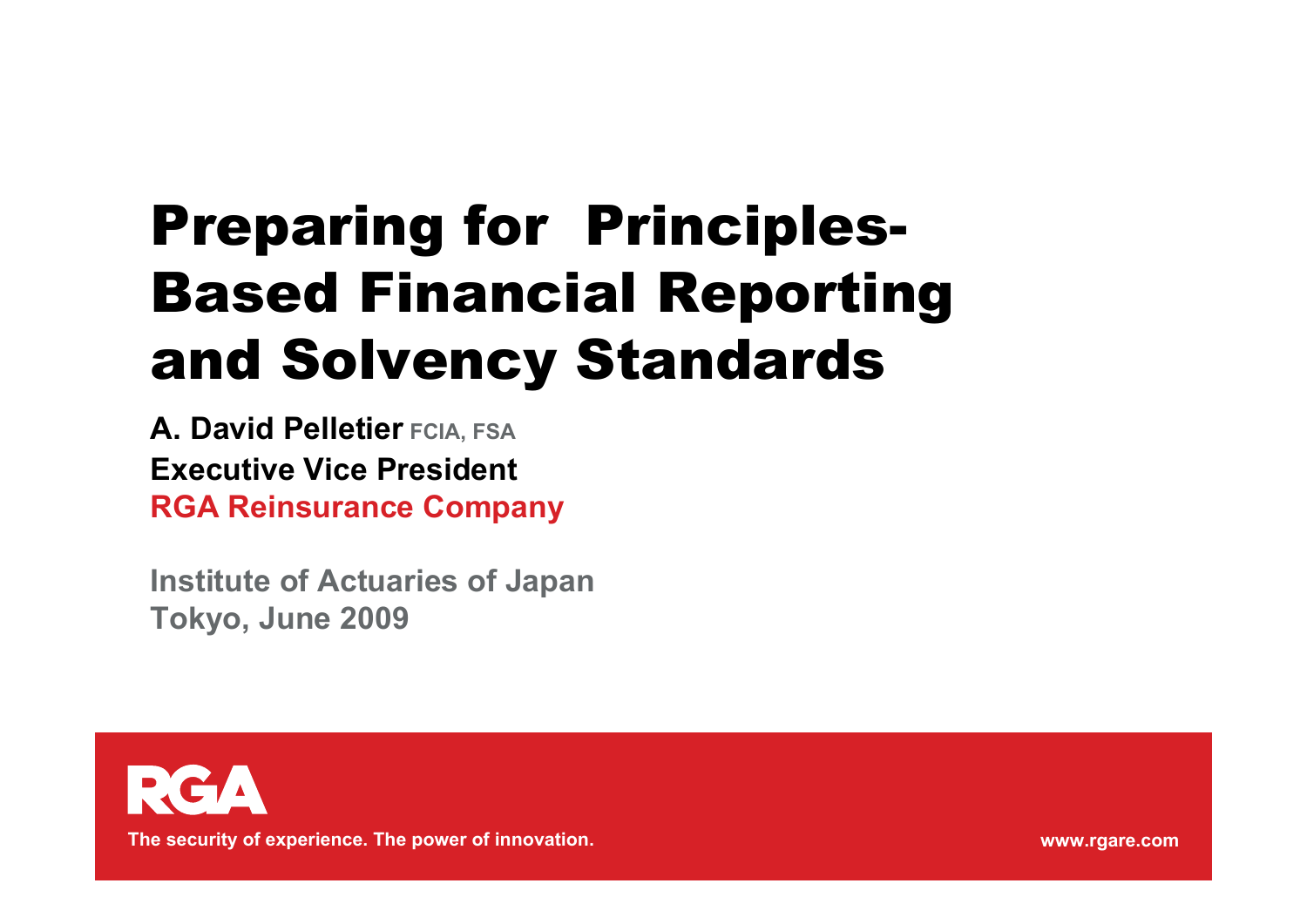## What we'll cover

- I.. IFRS – an update
- II.Solvency standards – an update
- III. Impact on a company's assets, liabilities, products, ...
- IV. Impact on the actuary's work, training, and systems
- V. Possible outcomes in Japan

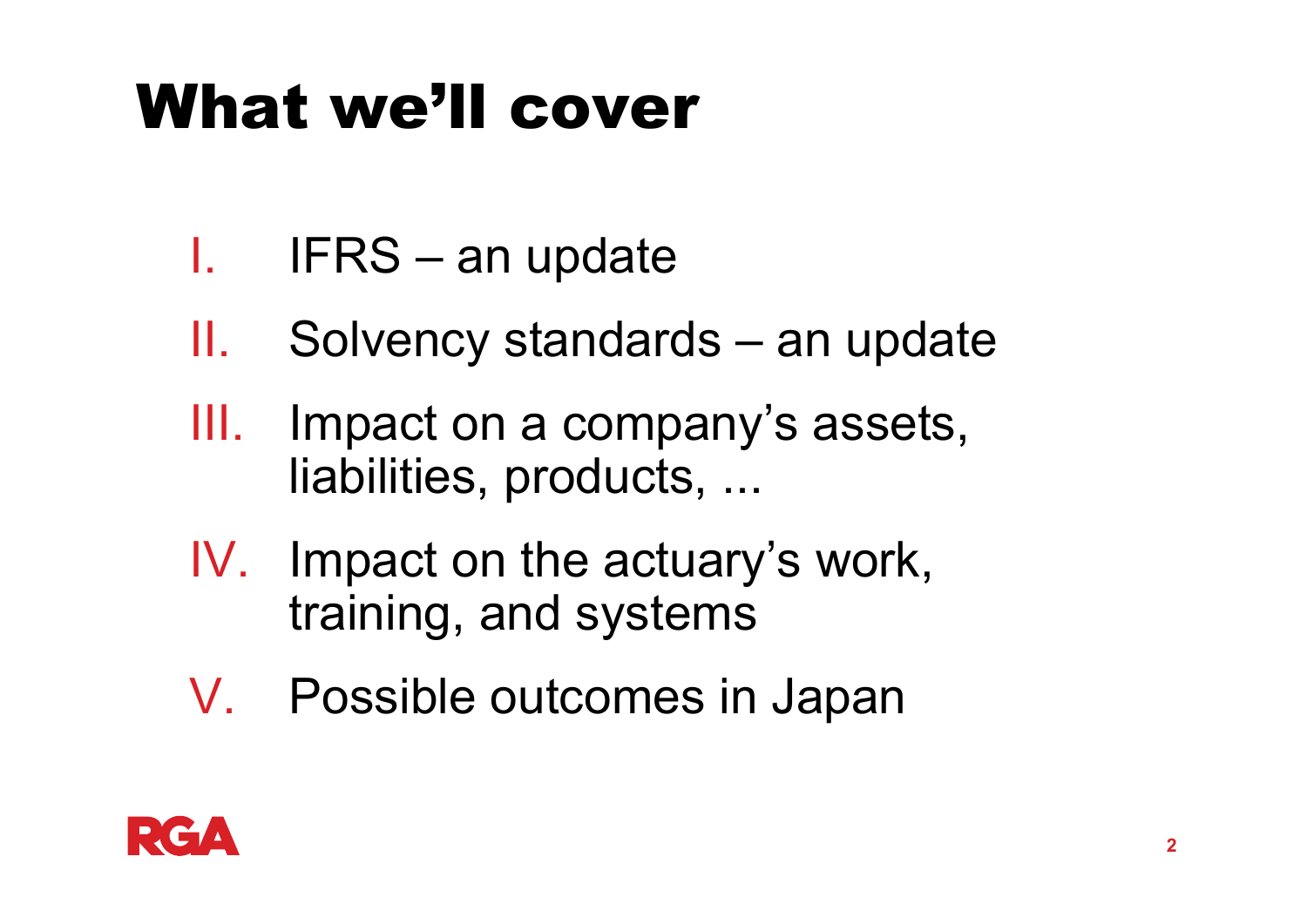#### I.IFRS – an update

- Why global standards
- Framework
- Phase I
- Phase II and where it's heading

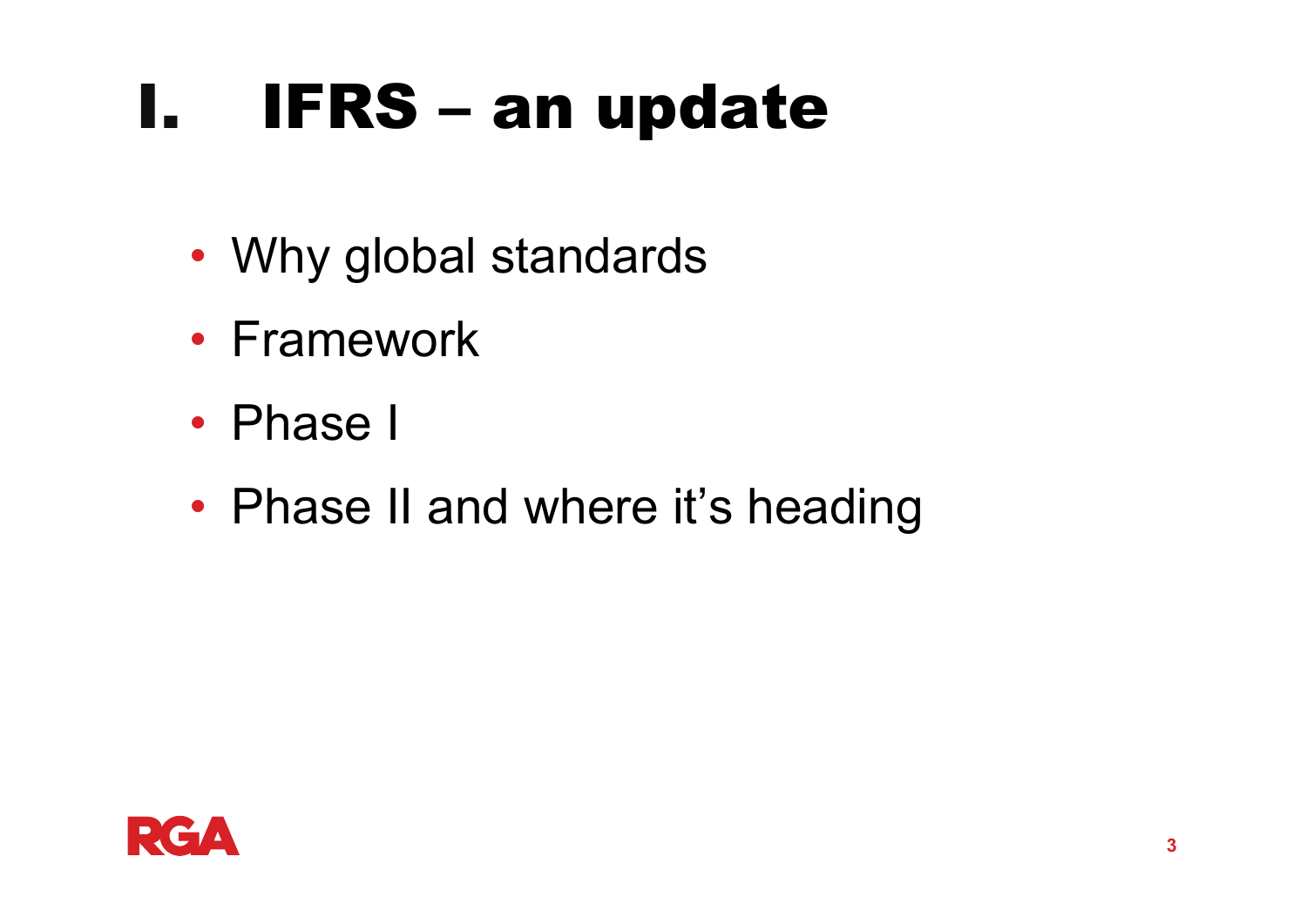# A global set of accounting standards - why

- $\bullet$  Given that companies operate, and raise capital, increasingly more globally
	- To enhance transparency and comparability of companies in same industry across different countries
	- To reduce cost of capital via better access to capital markets
- Will in many countries result in an improvement over current standards
- Hopefully will ultimately lead to a single basis for general purpose and statutory reporting

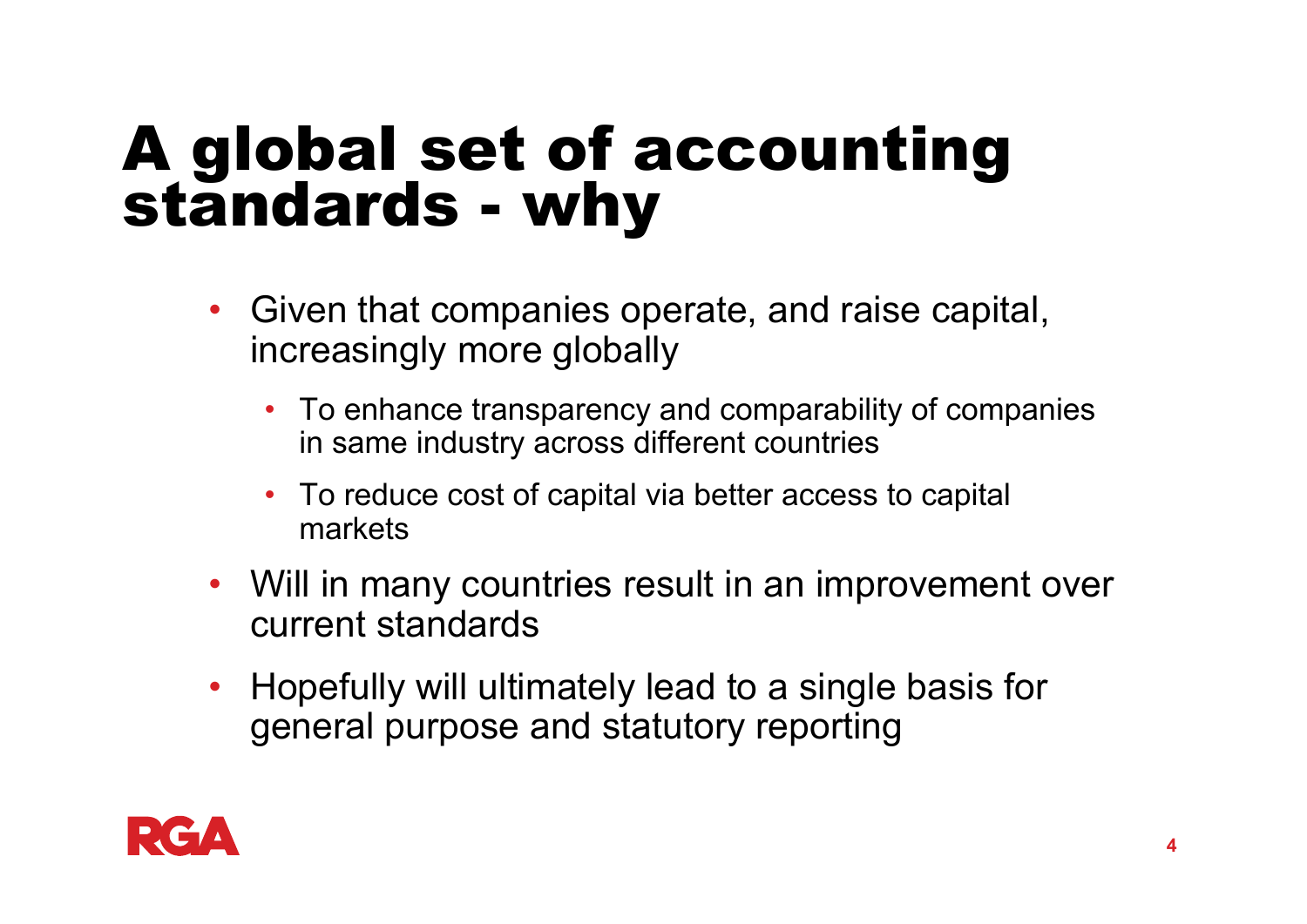## IFRS reporting framework



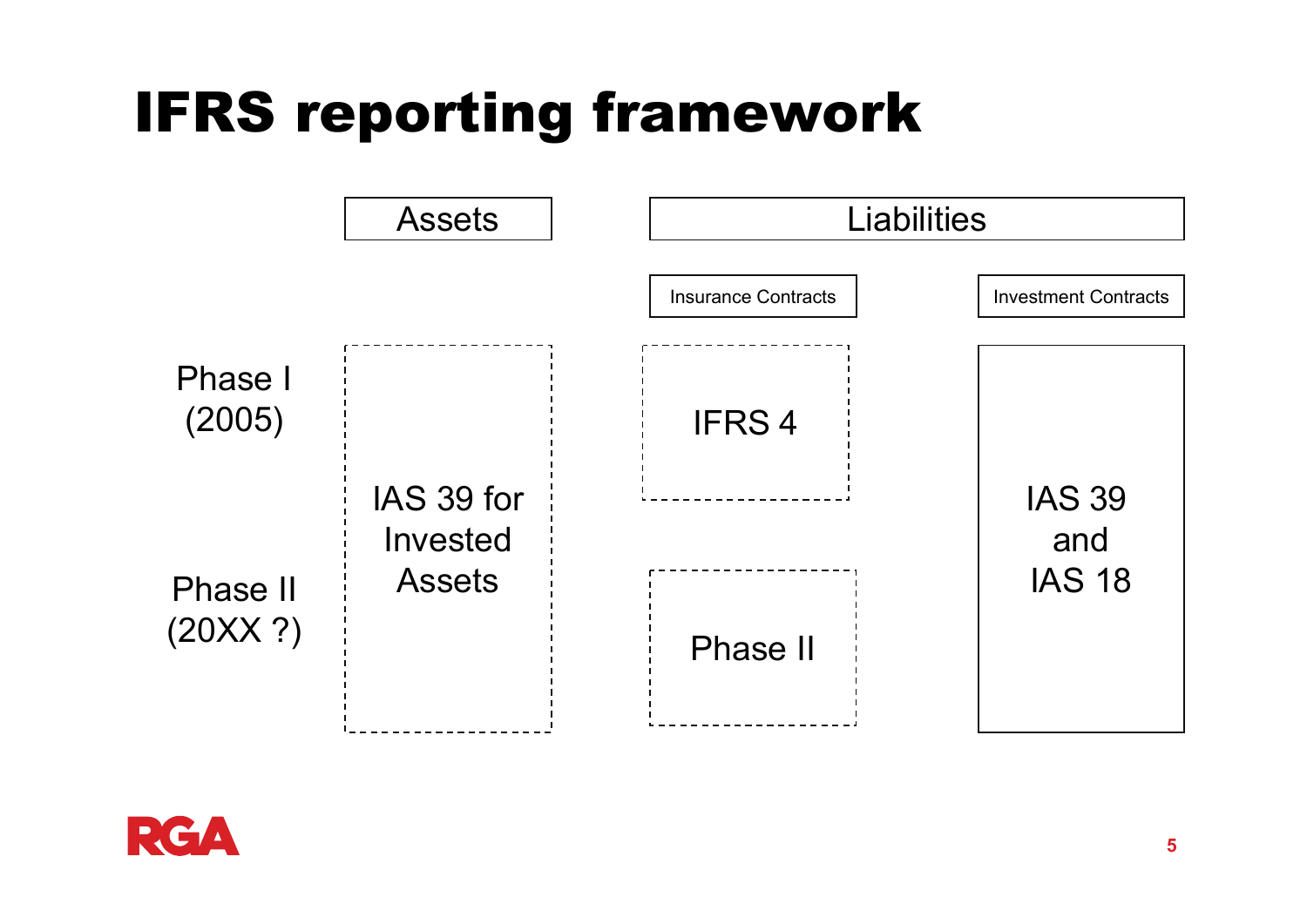## Insurance contracts - Phase I

- •IFRS 4 as temporary solution – "Keep doing what you're doing, mostly!"
- $\bullet$ Liability adequacy test
- $\bullet$ Elimination of equalization/cat reserves
- $\bullet$  Reporting of reinsurance
	- • Reinsurance ceded moved to the asset side of the balance sheet
	- •Reinsurance premiums to be reported as an expense, not offset against premium income
- Some "unbundling" and separate accounting of "embedded derivatives"
- $\bullet$  More extensive disclosure requirements
	- Management, concentration and mitigation of risks
	- Assumptions and sensitivity analysis

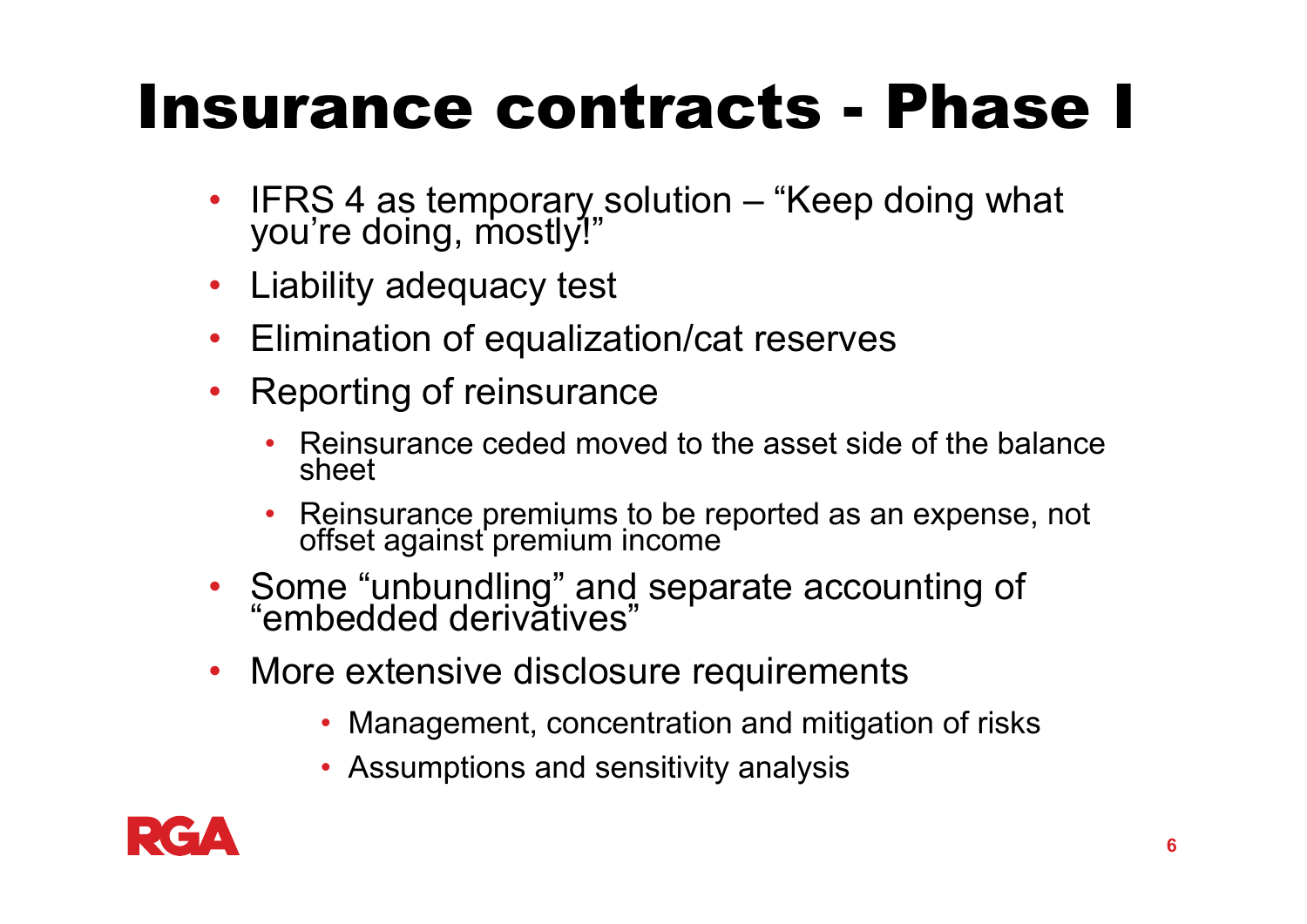## Phase II timeline highlights

- 1999 Issues Paper on Insurance produced by the IASB's predecessor IASC
- 2001 Draft Statement of Principles
- 2005 IFRS 4 as temporary measure<br>(Phase I)
- 2007 Discussion Paper
- Oct 2008 FASB formally joins project
- April 2010 ? Exposure Draft
- July 2011 ?? Final standard
- 2013 ??? Effective date

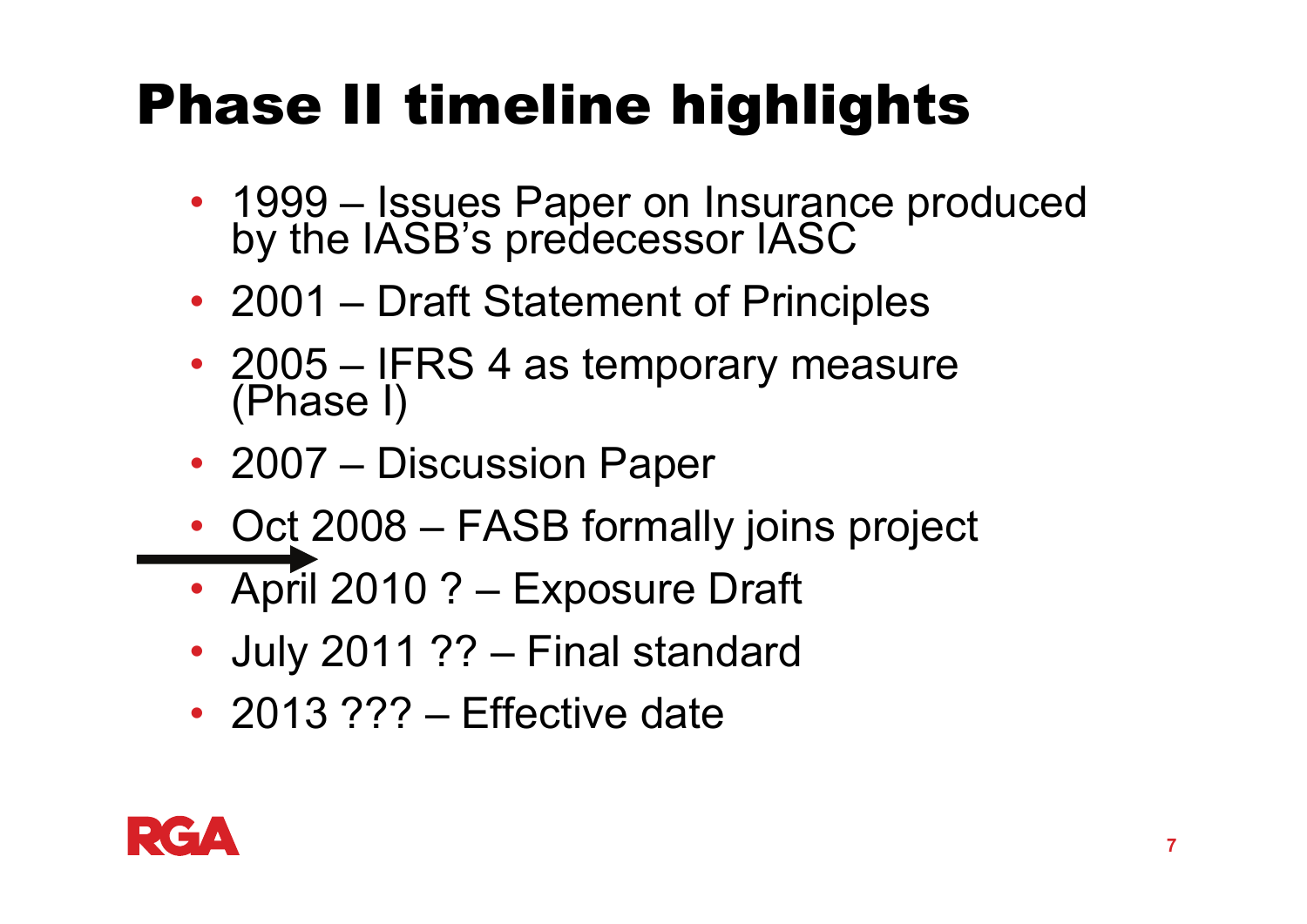## The old approach ...

- The liabilities  $A_{x+t} P_x a_{x+t}$ 
	- •based on frozen assumptions, potentially irrelevant later
	- $\bullet$ using a premium that wasn't the one actually being paid
	- • ignoring various contingencies (lapse!) and benefits (cash values)
	- ignoring specific reinsurance treaty features
	- • erroneously considered to be automatically conservative (and along came "negative spread")
	- • eventually suggesting "cashflow testing" to see if the results of all these old-fashioned calculations made any sense
- And then compared to assets **not** held at what they were worth, and/or **not** at values consistent with the measurement of the liabilities
- Unfortunately, not so old ...

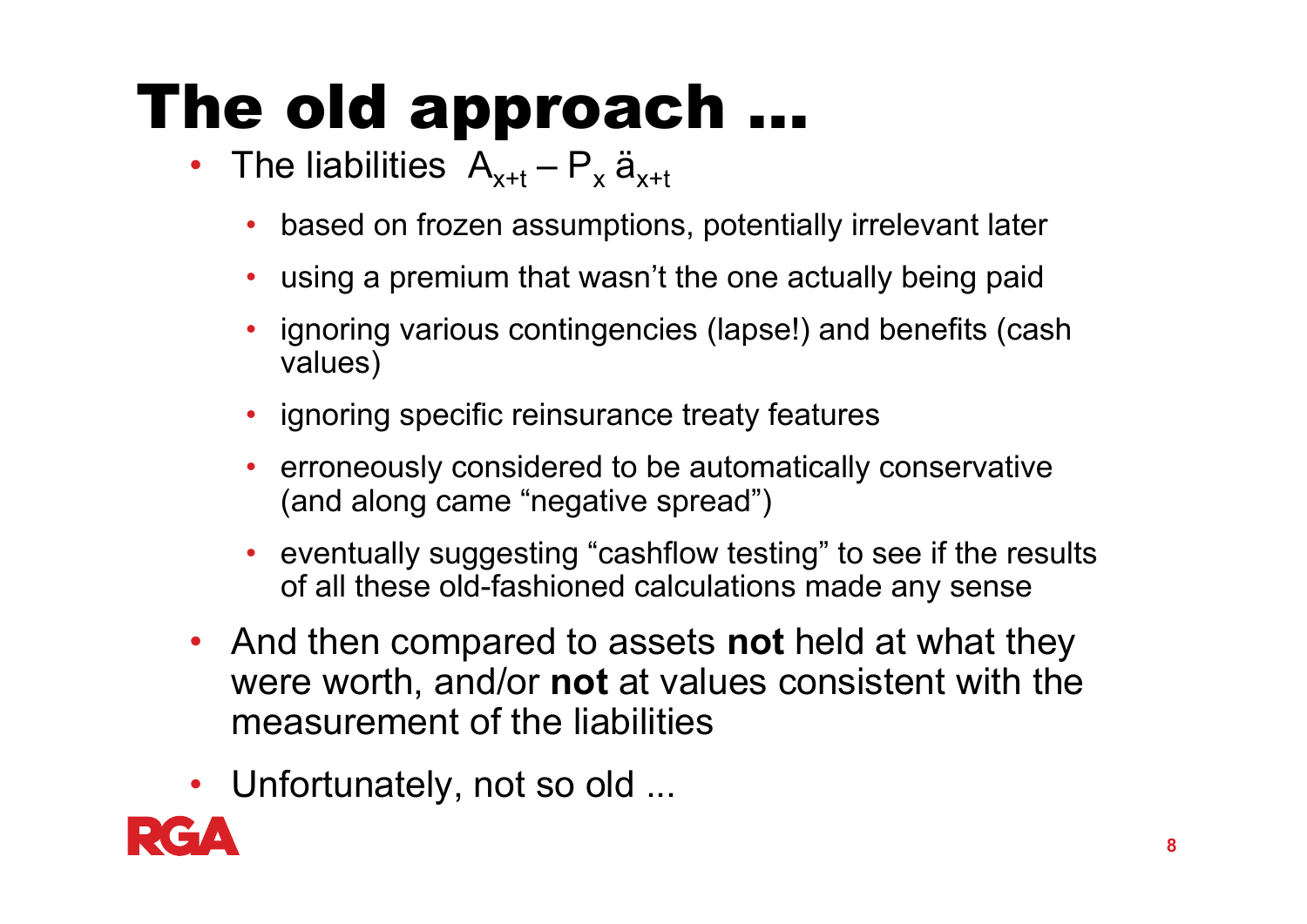## Getting (slowly!) to the new way

- Best estimate assumptions, and process for developing them
- Explicit margins, and process for developing them
- Ongoing revision of assumptions
- All significant benefits, risks picked up, including actual features of reinsurance treaties
- Measurement of assets and liabilities on a consistent basis
- Potentially simpler to explain and understand, but more complex to carry out

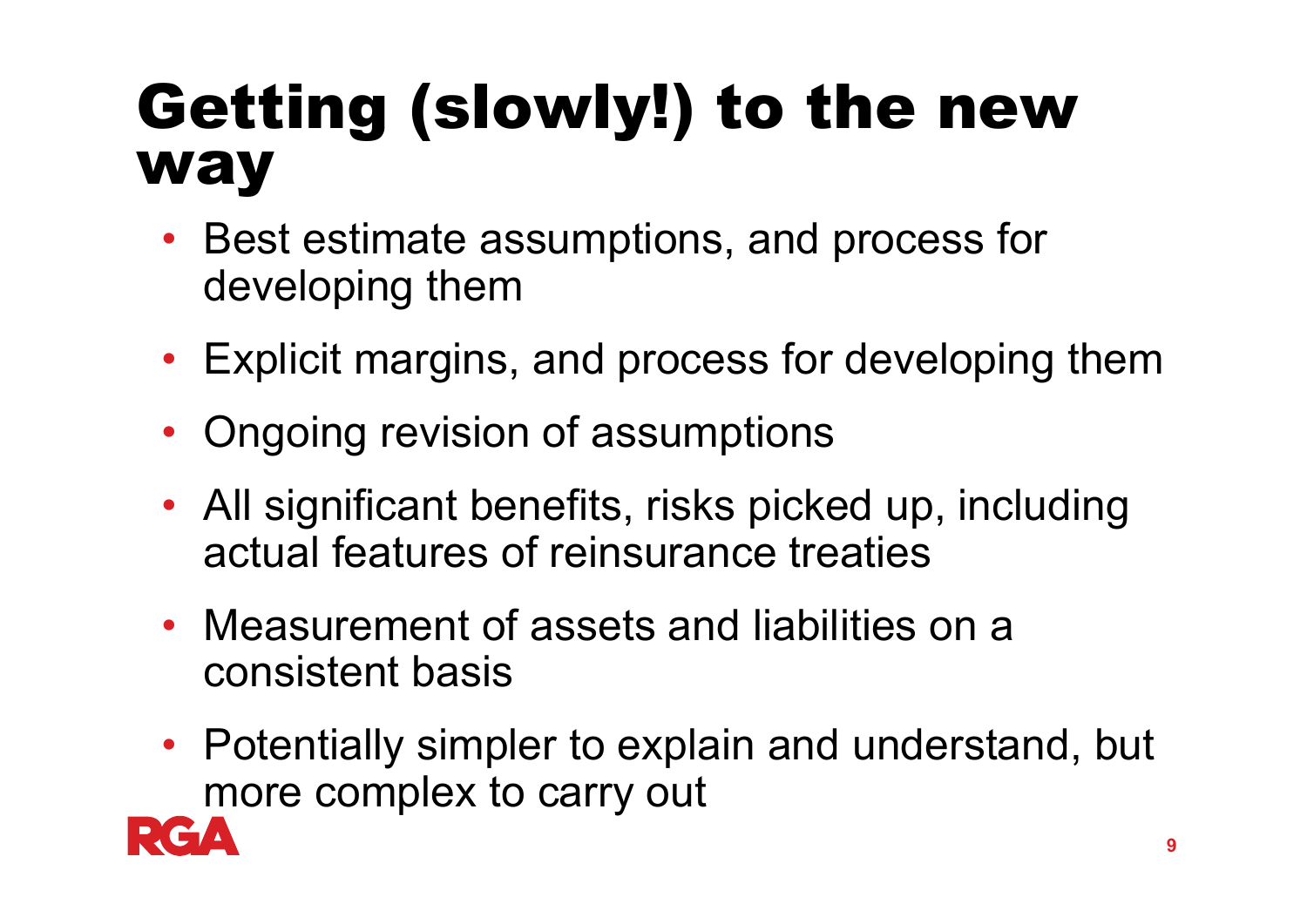## What we'll see in IFRS 4 Phase II

- Liability will be a discounted cashflow approach
	- Present value of probability-weighted cash flows, using up-to-date assumptions and observable market inputs where they exist
	- Insurers must consider embedded options, guarantees, policyholder cancellation options, and participation rights
- Practical translation
	- Net liability will be what you're going to pay out, less what you're going to take in, measured realistically on an up-to-date basis, with a risk margin
- But the process of getting there will be more complex, and the results will be more volatile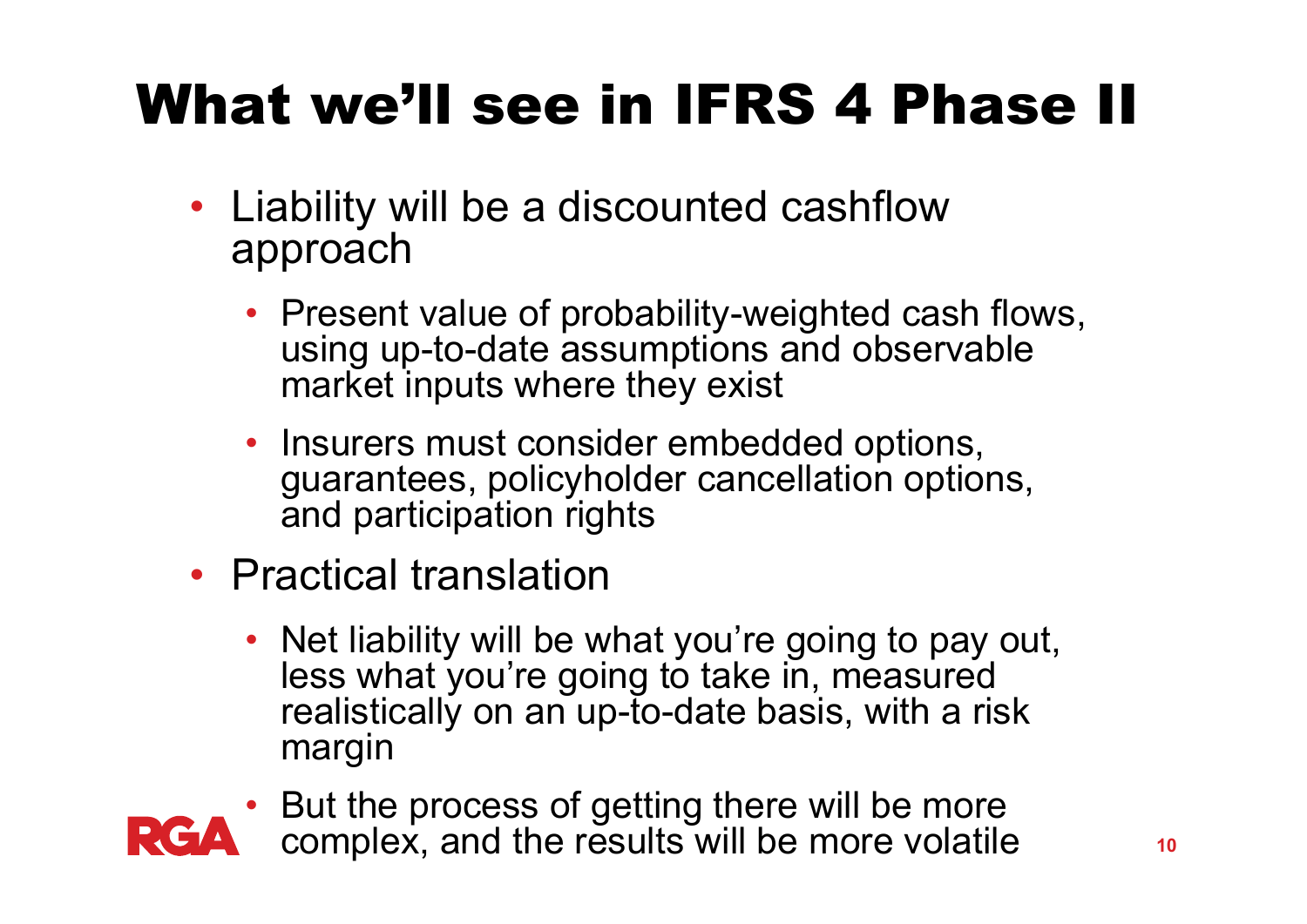## Some issues

- •Exit value vs fulfillment value vs IAS 37 model
- $\bullet$ Use of risk-free rates for discounting (and impact where products priced using expected asset returns)
- •Use of own credit standing
- $\bullet$  Approaches towards the risk margin
	- •"Provision for Adverse Deviation", vs
	- Cost of capital
	- Not a "shock absorber"
- $\bullet$ Unbundling (bifurcation) for contracts that include deposit and insurance elements
- $\bullet$ Gain at issue ("Day one difference").
- •Possible (unfortunate?) impact of separate "revenue recognition project".
- $\bullet$ Consideration of renewal premiums

#### *Will they get to the right answers???*

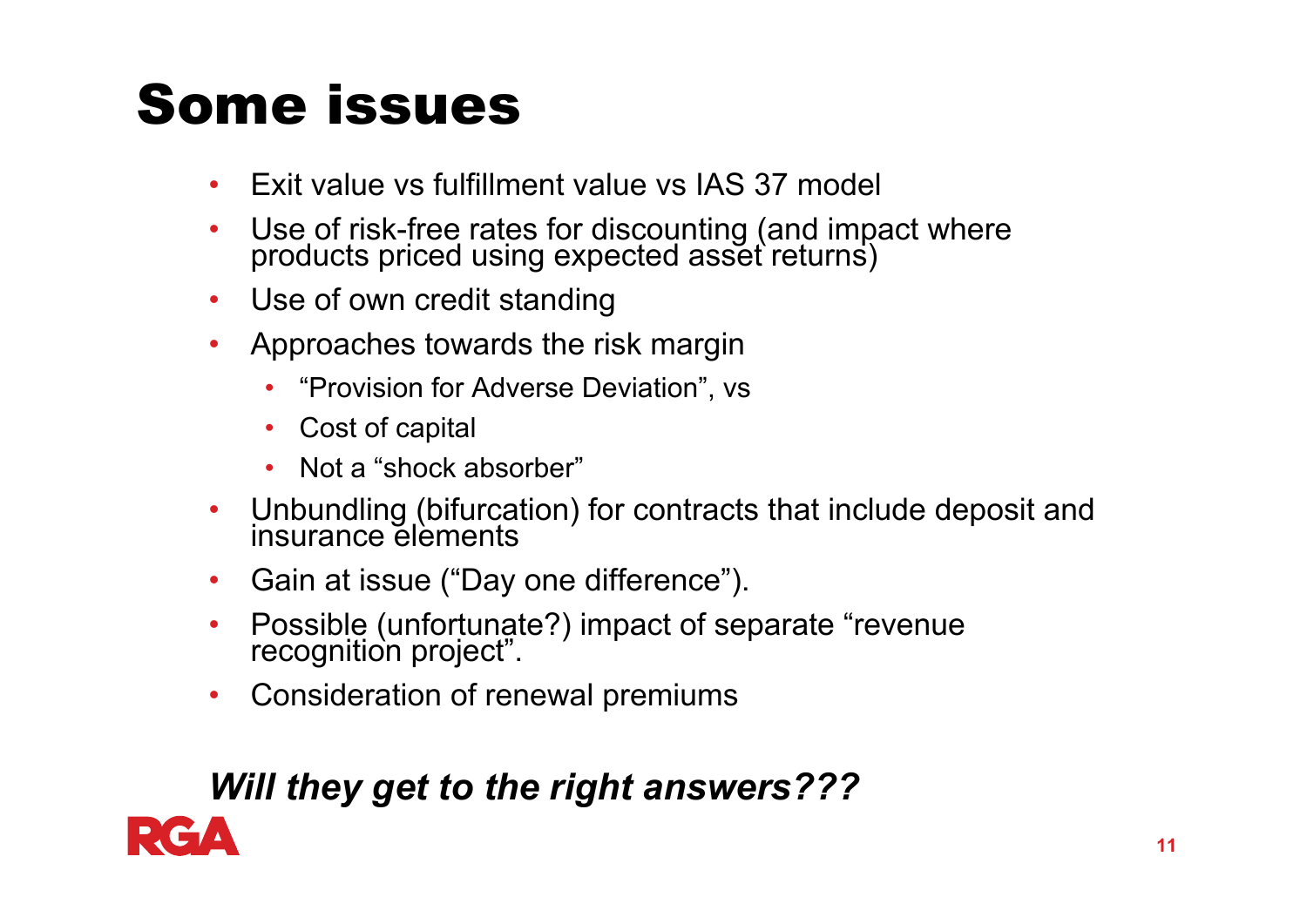## Various candidate approaches

|                                        | <b>Exit value 1</b>                  | <b>Fulfillment</b><br><b>value</b> $2$ (discarded) | IAS 37 model<br>updated                                            | <b>Fulfillment</b><br>value 4                   |
|----------------------------------------|--------------------------------------|----------------------------------------------------|--------------------------------------------------------------------|-------------------------------------------------|
| <b>Definition</b>                      | Amount to<br>transfer<br>obligations | PV of cost to<br>fulfill<br>obligations            | Rational am't to<br>relieve oblig'ns,<br>plus additional<br>margin | Same, but with<br>"composite"<br>margin         |
| Margin<br>components                   | Market risk +<br>service<br>margins  | Risk margin                                        | Cost margin +<br>add'l margin<br>based on Day 1<br>difference      | Composite<br>margin<br>calibrated to<br>premium |
| Margin<br>remeasure-<br>ment in future | Yes                                  | Yes                                                | Risk margin<br>portion only                                        | $No -$<br>Composite<br>margin fixed             |
| Day 1<br>difference                    | Recognized                           | Recognized                                         | No Day 1 profit                                                    | No Day 1 profit;<br>Loss if onerous             |
| Liability<br>adequacy test             | Not required                         | Not required                                       | Not required                                                       | Required only<br>at inception                   |
| Own credit<br>standing                 | Reflected                            | Not reflected                                      | Not reflected                                                      | Not reflected                                   |

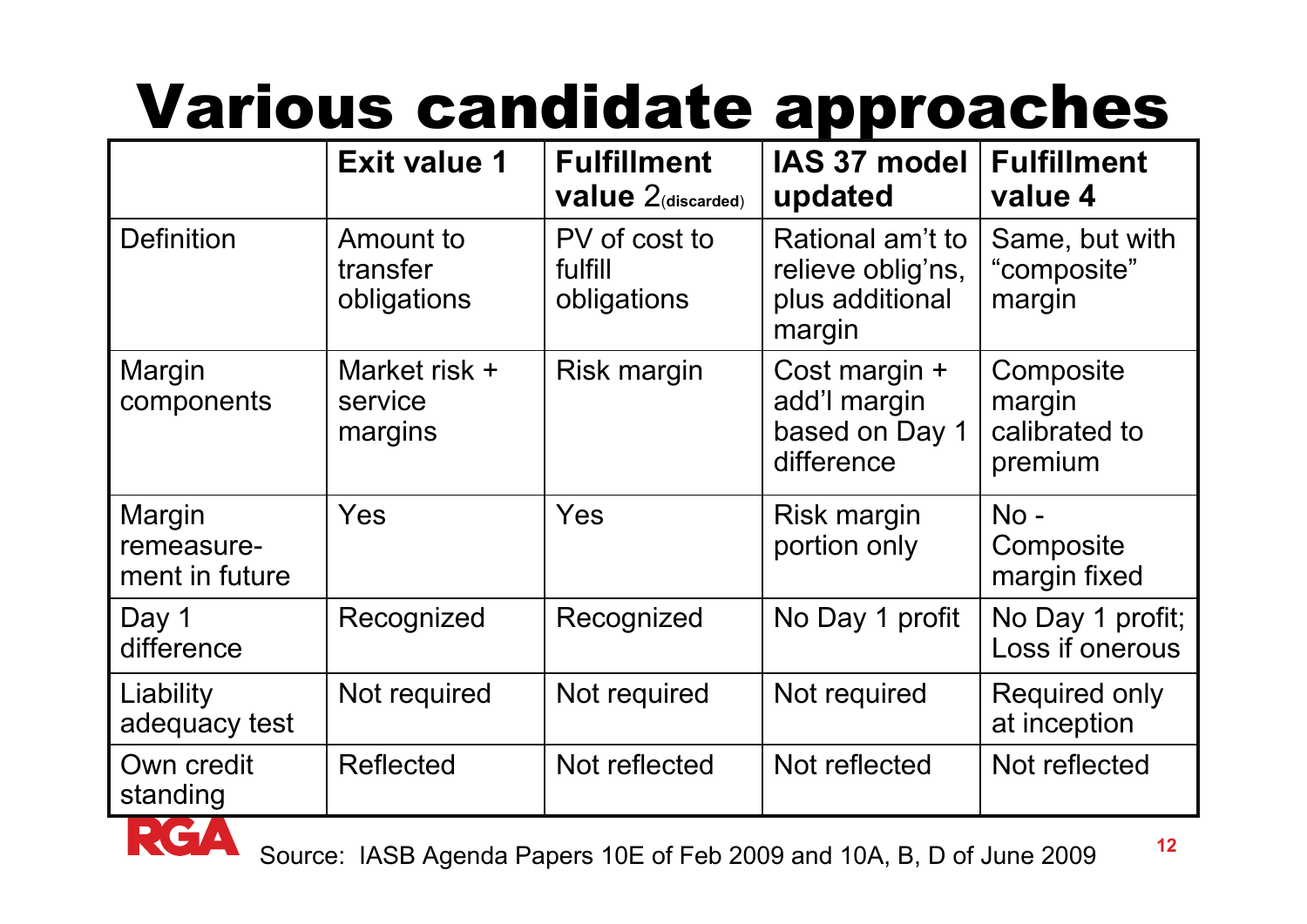# II. Solvency standards –<br>an update

- Early solvency requirements
- •• Solvency II in Europe
- A view from Canada

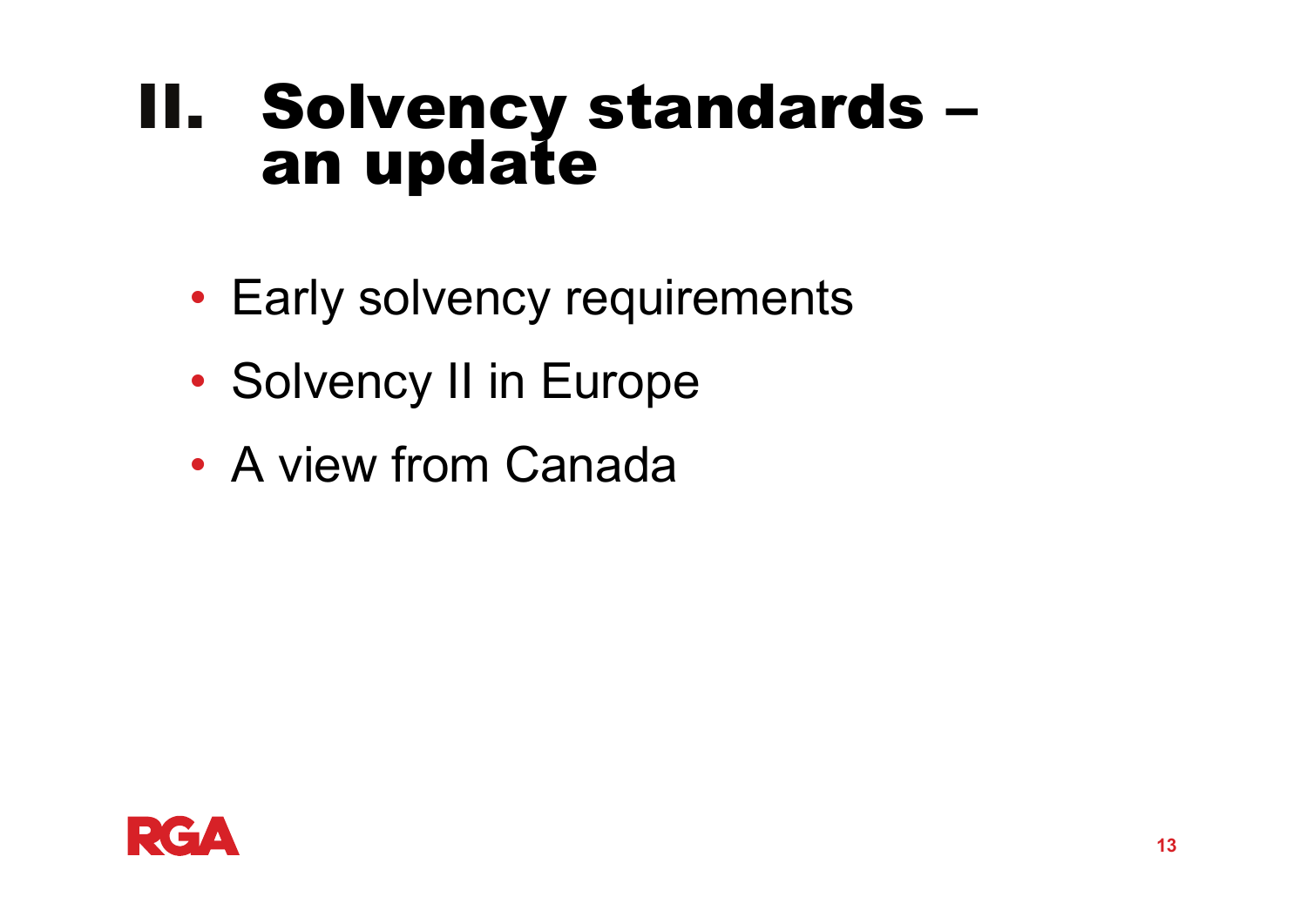## Early Solvency Requirements

- Accounting Rules
- EU Solvency I
- Canadian MCCSR
- US RBC
- Australia, Japan, and many more

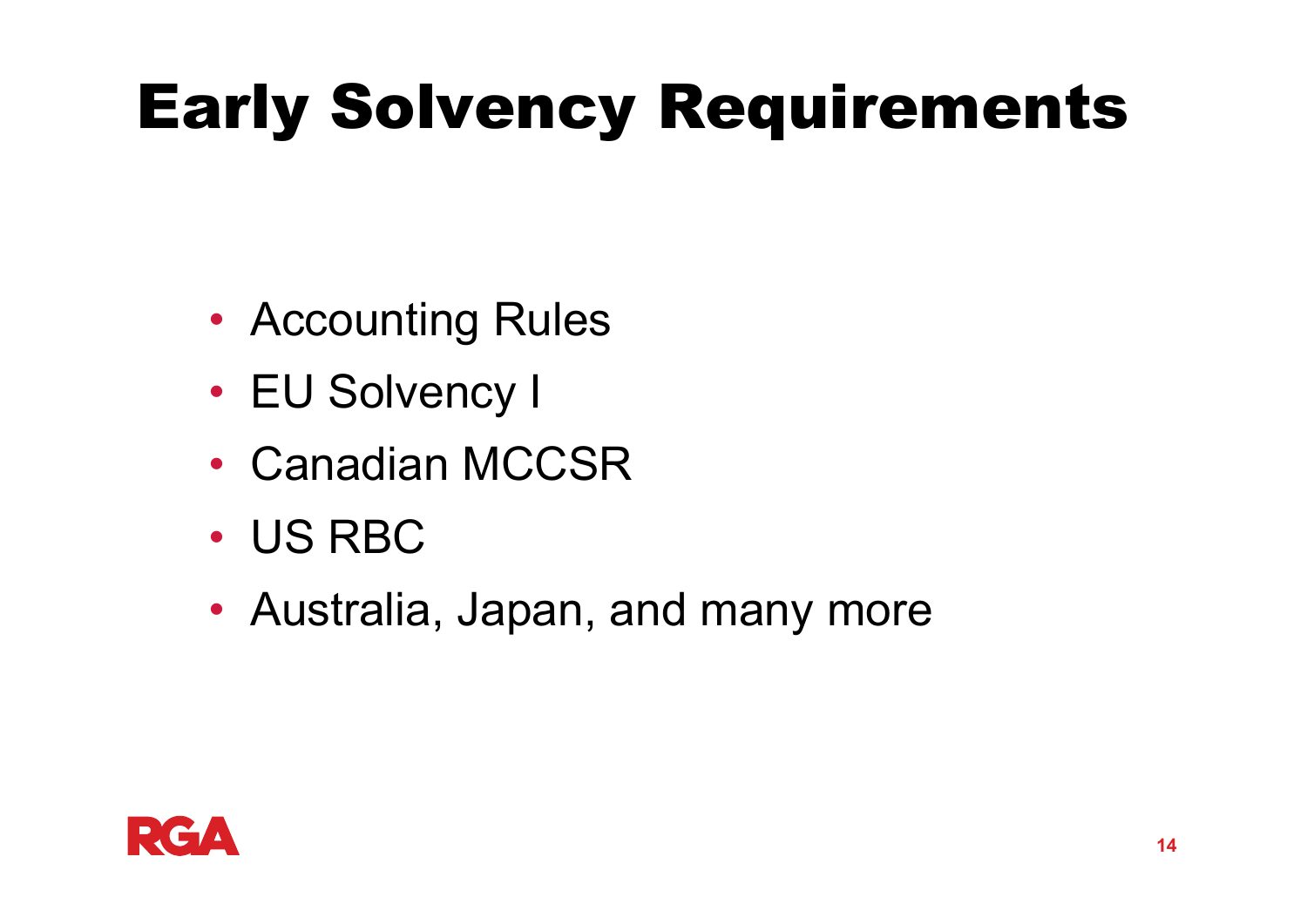# Early solvency measurement shortcomings

- Looked only at liabilities
- Didn't differentiate by risk
- Didn't cover all the risks
- Didn't recognize guarantees
- Didn't keep pace with product evolution

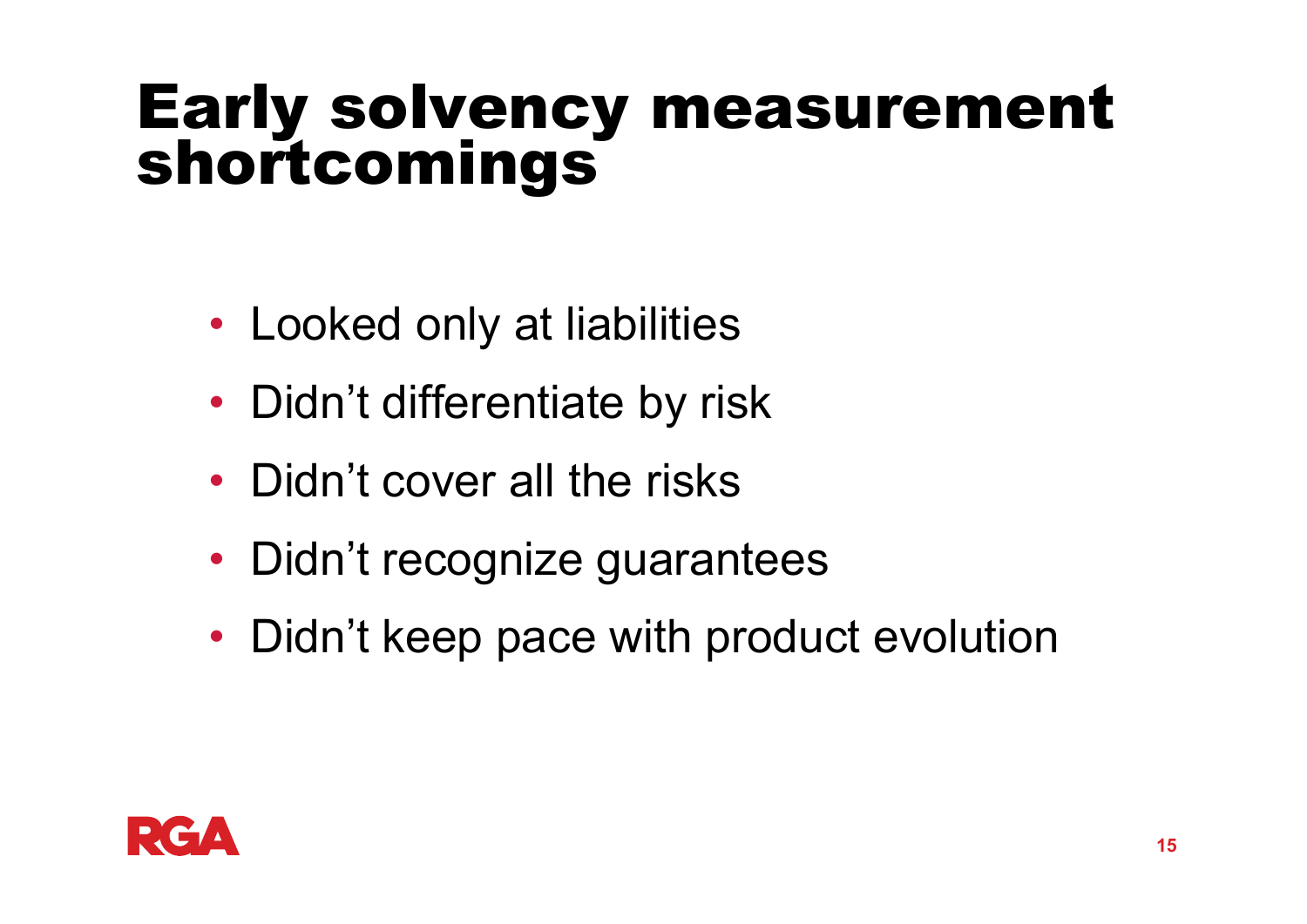### Solvency II – Three-pillar<br>approach<sup>1</sup> 1

**Three-pillar approach (and reflecting Basel II approach)**

#### **Pillar 1:**

#### **Quantitative capital requirements**

- Technical provisions
- Minimum capital requirement (MCR)
- Solvency Capital Requirement (SCR)

1.

● Eligible capital

**Market-consistent valuation of assets and liabilitiesValidation of internal models**

Source: CEIOPS

#### **Qualitative supervisory review process**

- Principles for internal control and risk management
- Own risk and solvency assessment (ORSA)
- Capital add-ons?

**New focus for supervisor Level of harmonisationGroup supervision2**

#### **Pillar 2: Pillar 3:**

#### **Disclosures**

- $\bullet$  Enhance market discipline through public disclosures
- Provide additional (nonpublic) information to the supervisors

**More pressure from capital markets and rating agencies** 

- 
- $\mathcal{P}$ Aspects of group supervision deleted from current draft directive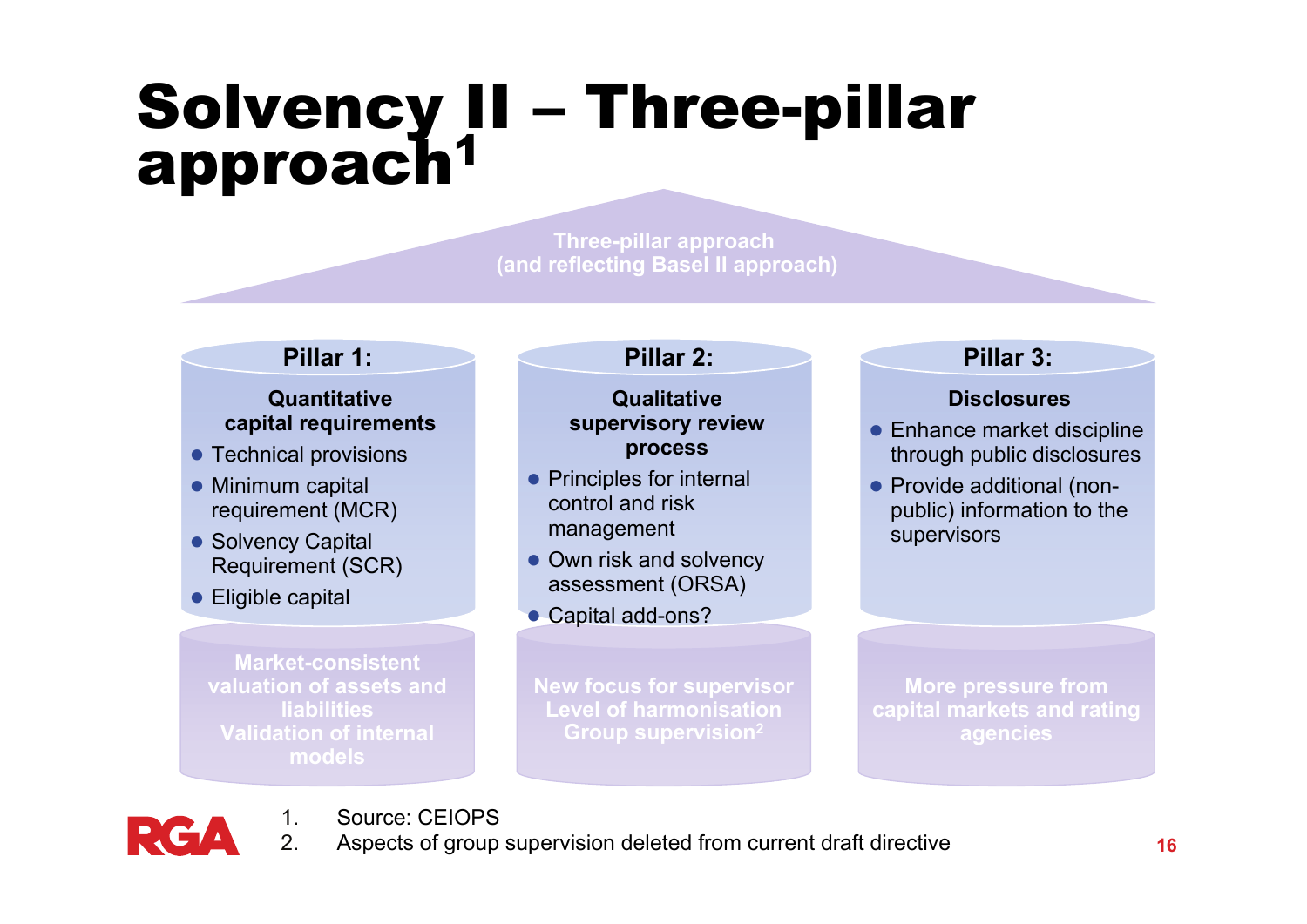## Pillar 1 – Key Features

- Solvency Capital Requirement 99.5% VaR over 1 year
- Scenarios instead of factors
- Correlation assumptions
- Standard formula **or internal models**
- Utilizes calculation of market-consistent values of assets and liabilities

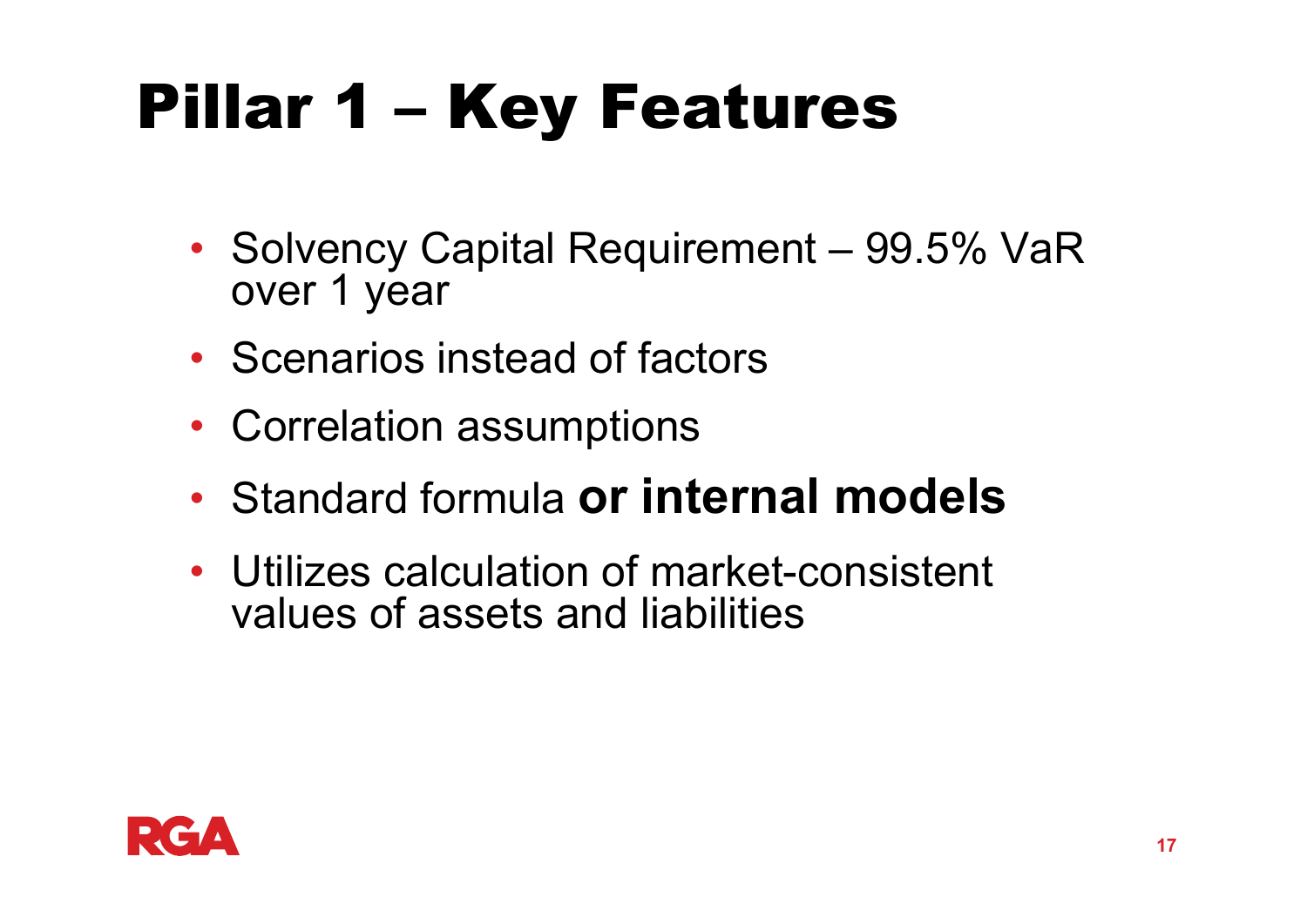#### **The SCR Standard Approach**

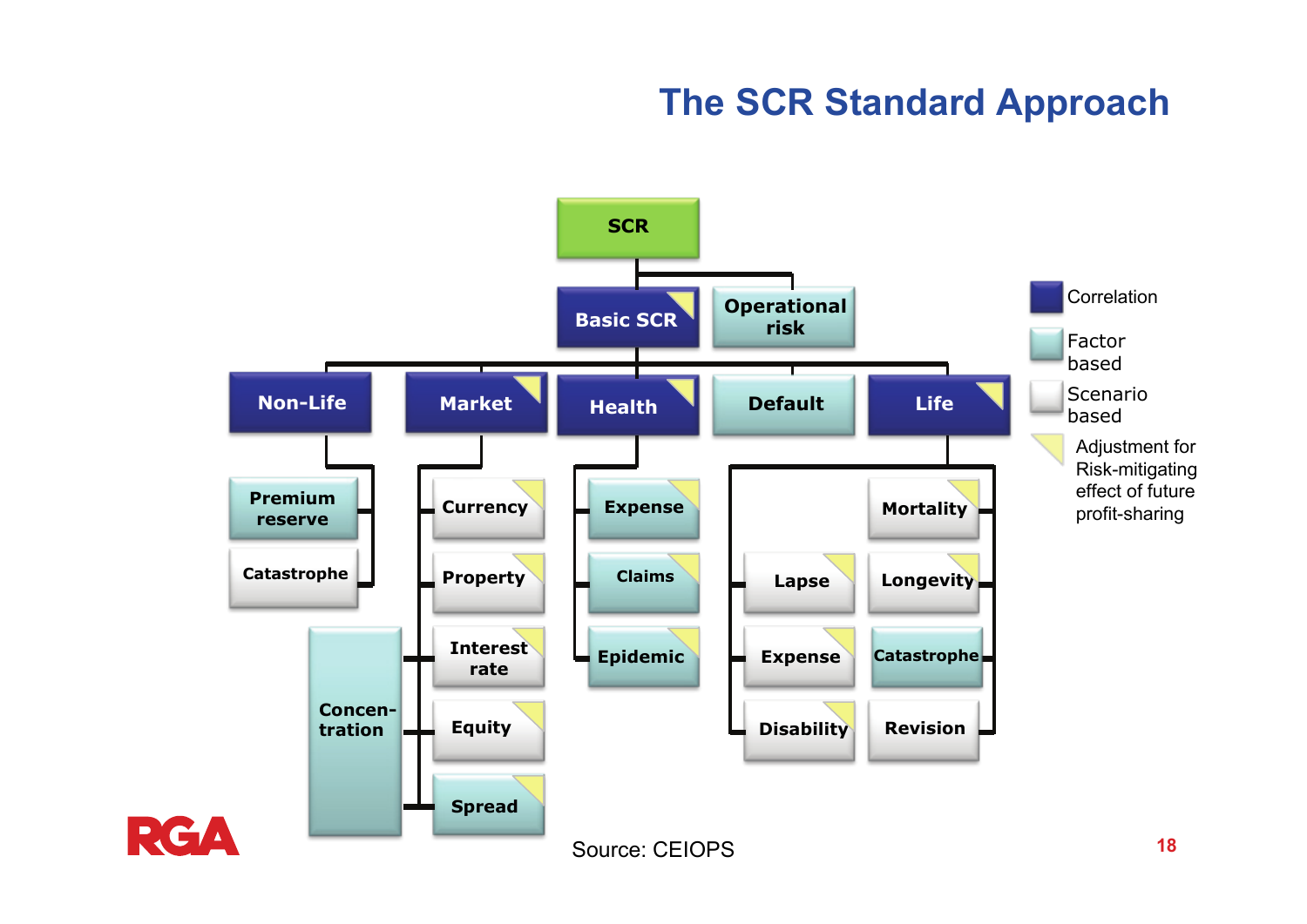## Sample covariance matrix (Life risk)

| CorrLife             | Life <sub>mort</sub> | Lifelong | $Life_{dis}$ | Lifelapse   | $Life_{exp}$ | $Life_{rev}$ | Lifecar |
|----------------------|----------------------|----------|--------------|-------------|--------------|--------------|---------|
| Life <sub>mort</sub> | 1                    |          |              |             |              |              |         |
| Lifelong             | $-0.25$              | 1        |              |             |              |              |         |
| Life <sub>dis</sub>  | 0.5                  | 0        | 1            |             |              |              |         |
| Lifelapse            | 0                    | 0.25     | 0            | 1           |              |              |         |
| Lifeexp              | 0.25                 | 0.25     | 0.5          | 0.5         | 1            |              |         |
| $Life_{rev}$         | 0                    | 0.25     | 0            | $\mathbf 0$ | 0.25         | 1            |         |
| Lifecat              | 0                    | 0        | 0            | $\mathbf 0$ | 0            | 0            |         |

$$
SCR_{life} = \sqrt{\sum_{r \times c} CorrLife^{r \times c} \cdot Life_r \cdot Life_c}
$$

Source: European Commission, QIS 4 Technical Specifications

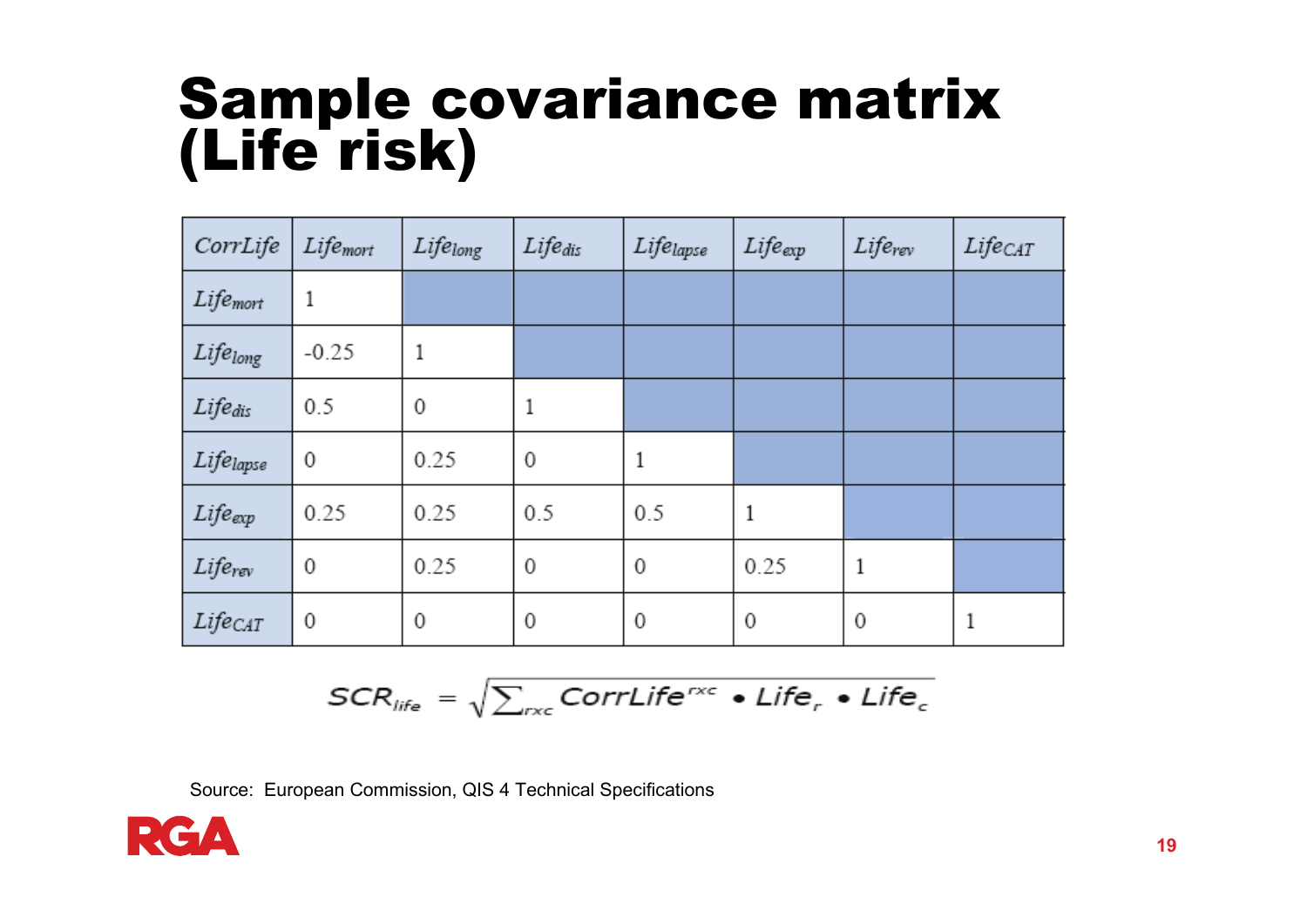## A view from Canada

- Unlike the US, Canada has preferred to have principles-based "statutory" and "Canadian GAAP" one and the same
- A separate solvency calculation MCCSR on top of the liabilities
- But now, the regulator OSFI losing influence over Canadian GAAP as it moves to IFRS
- Simple solution: Total Asset Requirement

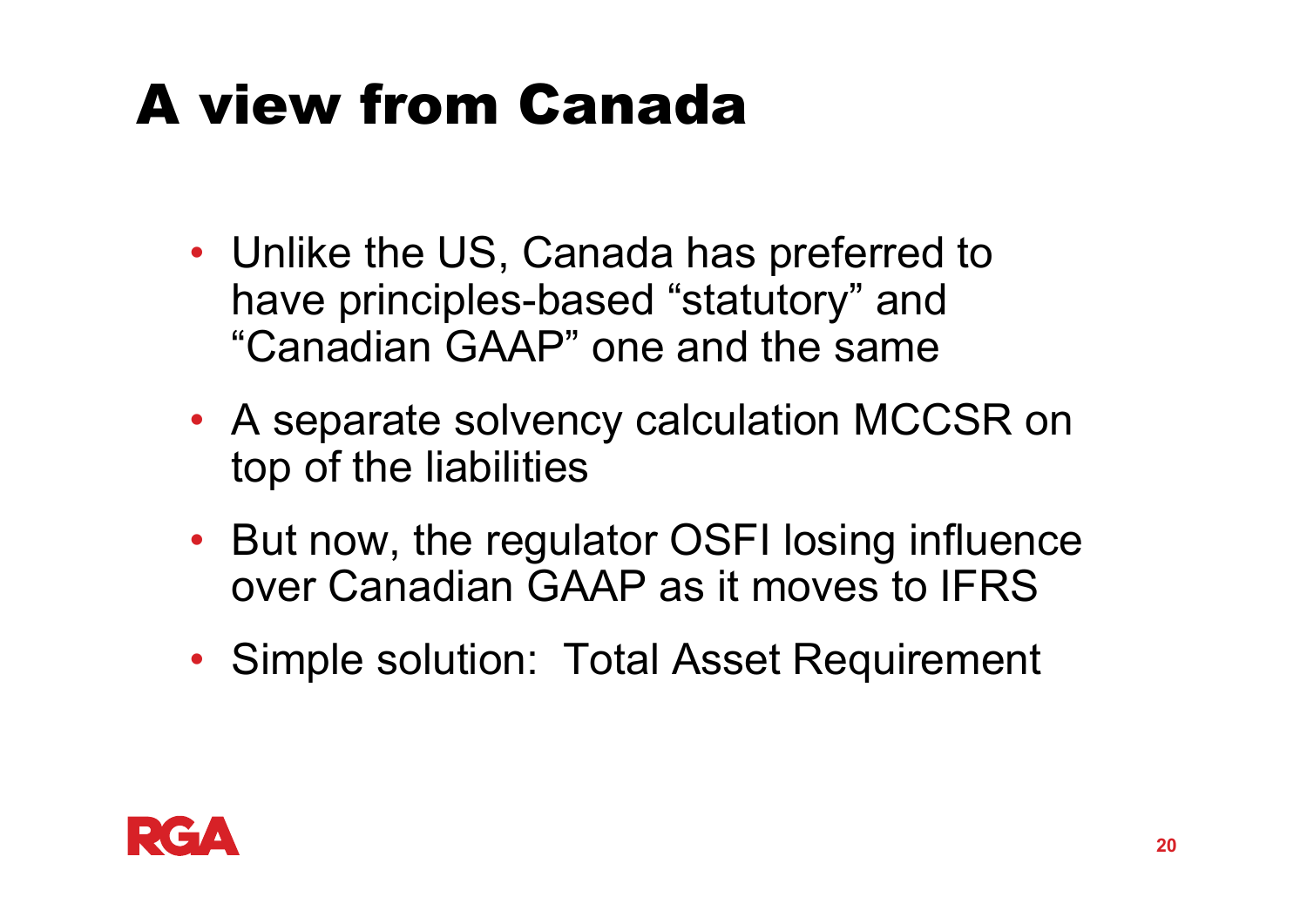## Total Asset Requirement

- Traditional approach: add solvency requirement on top of policy liabilities
- What Canada will do instead: determine total assets required for financial strength and then *subtract* policy liabilities to determine required capital
- Hence:
	- can maintain same total asset requirement as liability accounting standards change
	- can automatically adjust for features of IFRS that are "unacceptable" to OSFI

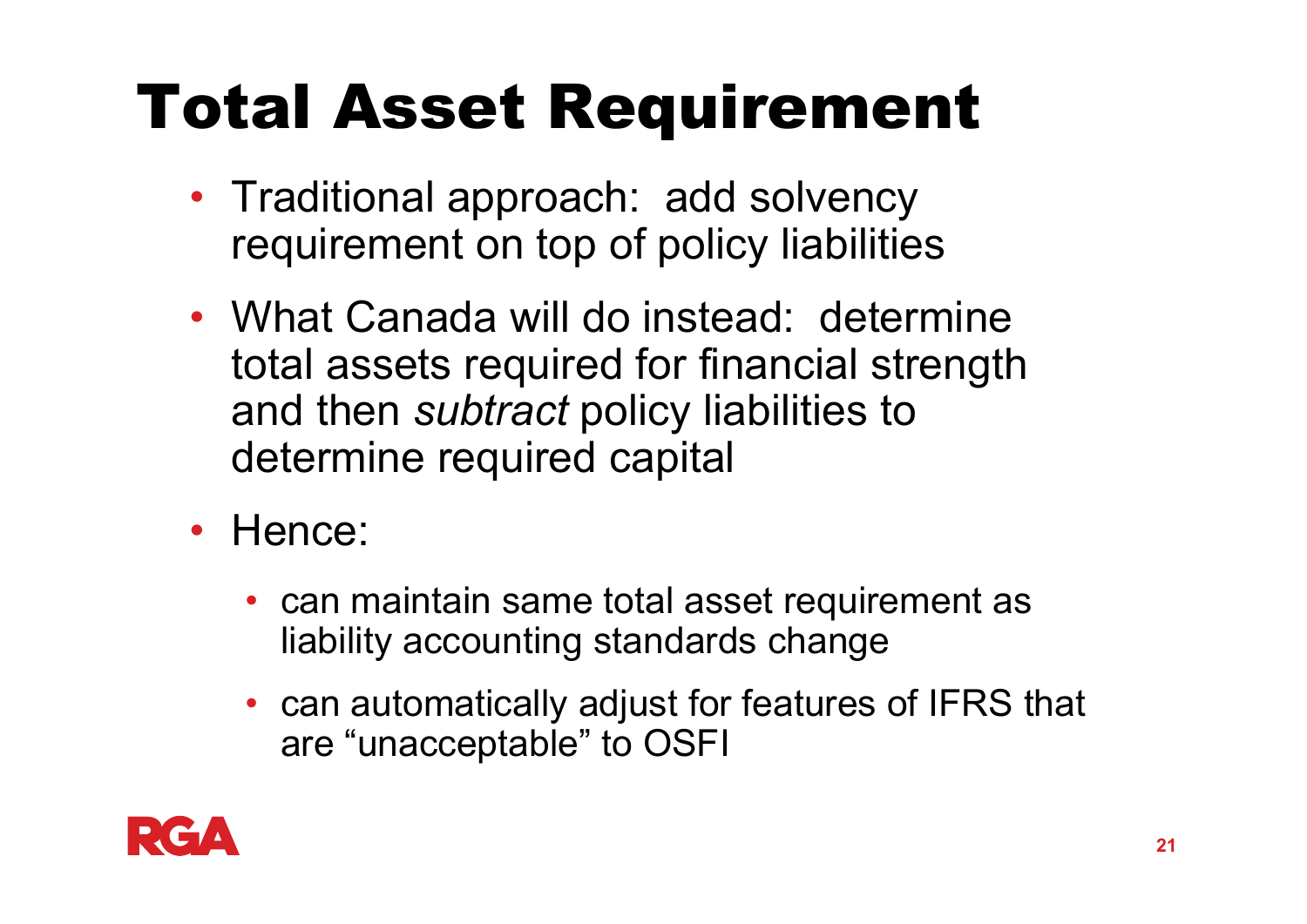## III. Impact on a company's assets, liabilities, products ...

- $\bullet$ Of emerging solvency requirements
- •Of IFRS
- •Examples of profit stream
- $\bullet$ • Illustration of volatility

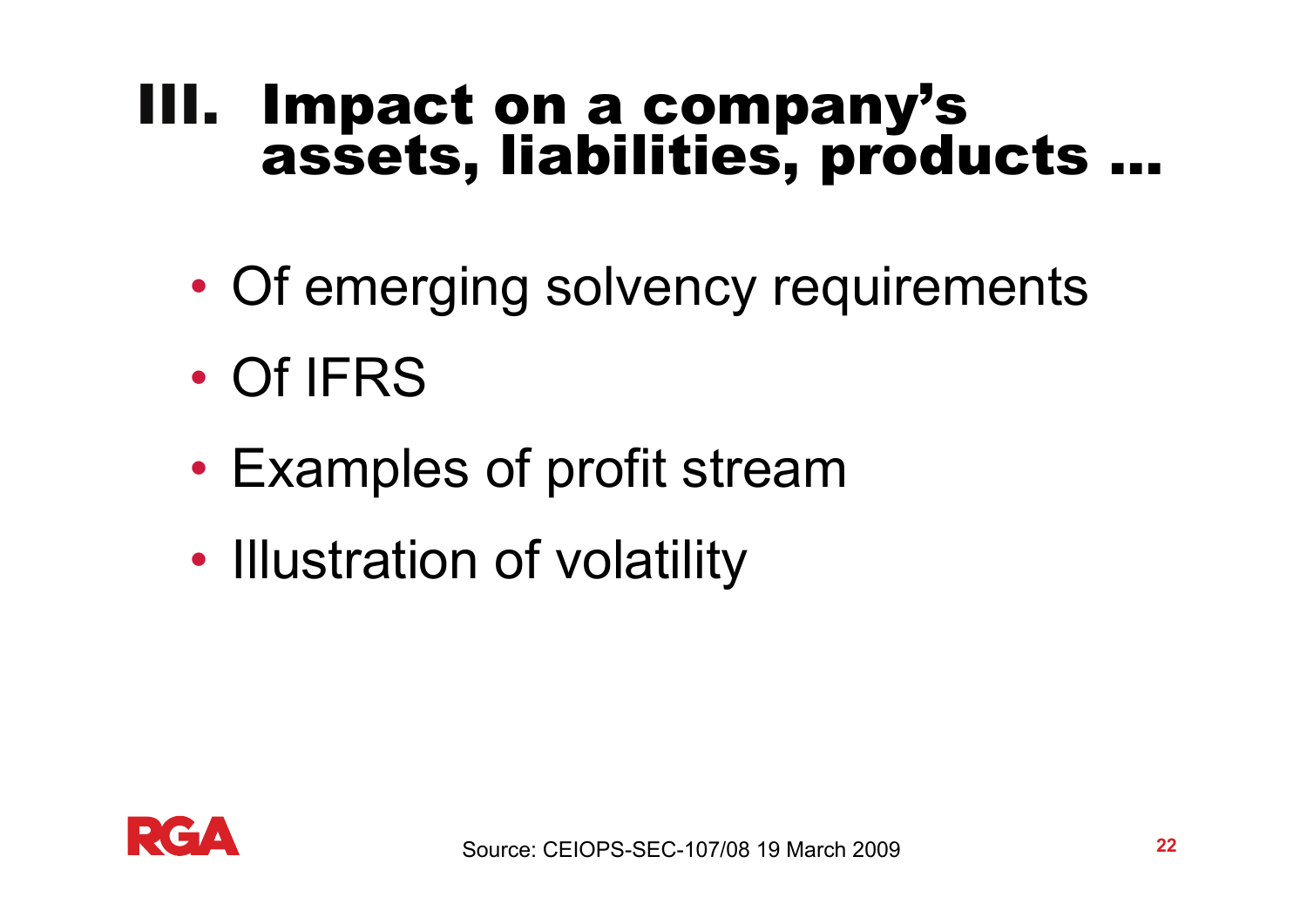# Impact of emerging solvency requirements

- • Will drive greater focus on assetliability management:
	- Finding/generating longer assets, or
	- Reducing duration of products?
- • May lead to greater risk diversification by insurers
- •May lead to greater use of reinsurance
- Will require good communication skills on part of actuaries, so not a "black box"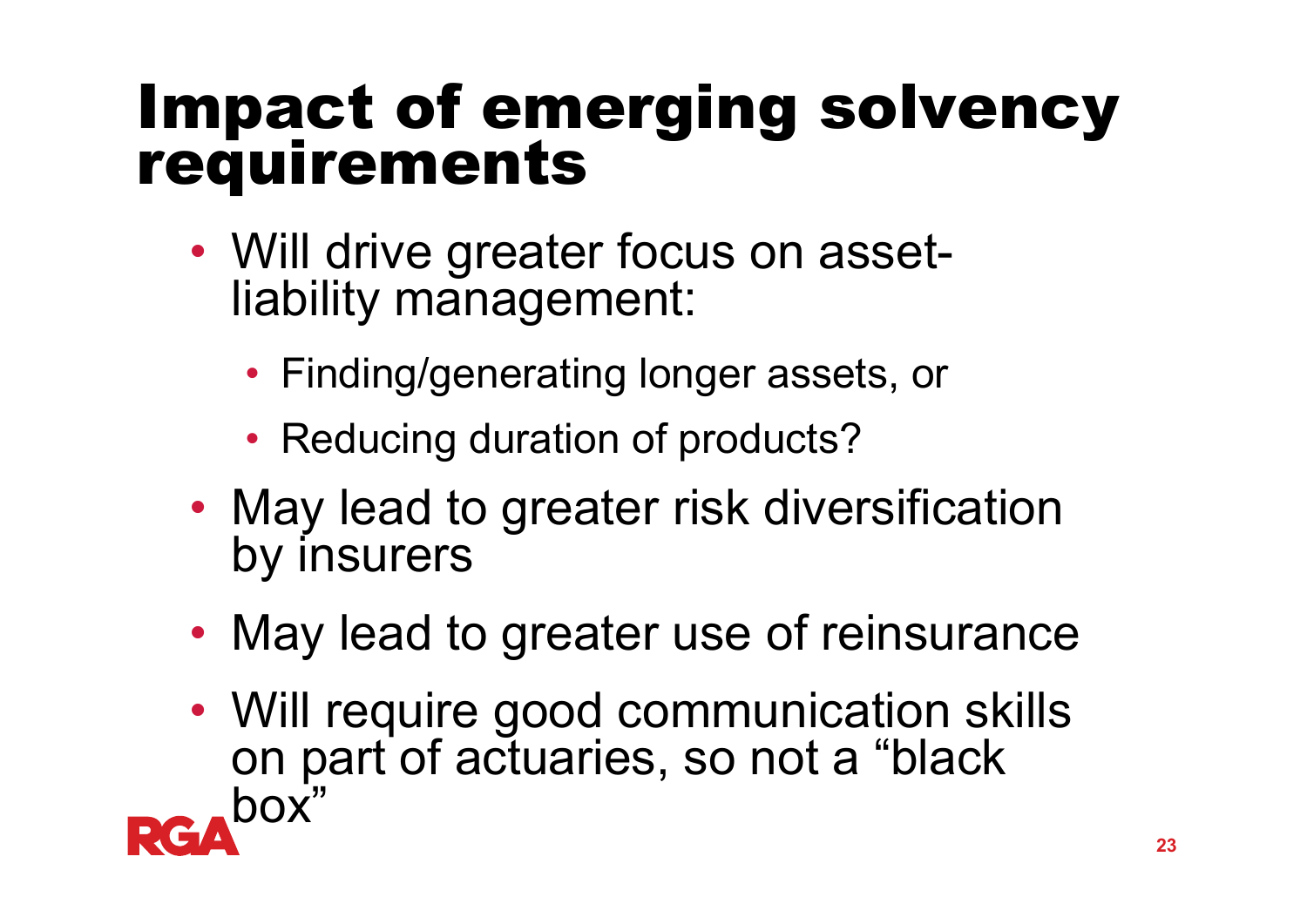# Impact of IFRS (including Phase II)

- In many countries on many products:
	- Life insurance liabilities will tend to drop relative to past statutory results, as undue conservatism stripped away
	- Investment contract liabilities may tend to rise, due to use of risk-free discount rates
- On some products in some countries (eg, where negative spread exists), a potentially significant increase in liabilities
- Relative to US GAAP, see Society of Actuaries' Research Report at:



http://www.soa.org/files/pdf/research-2008-ifrs-report.pdf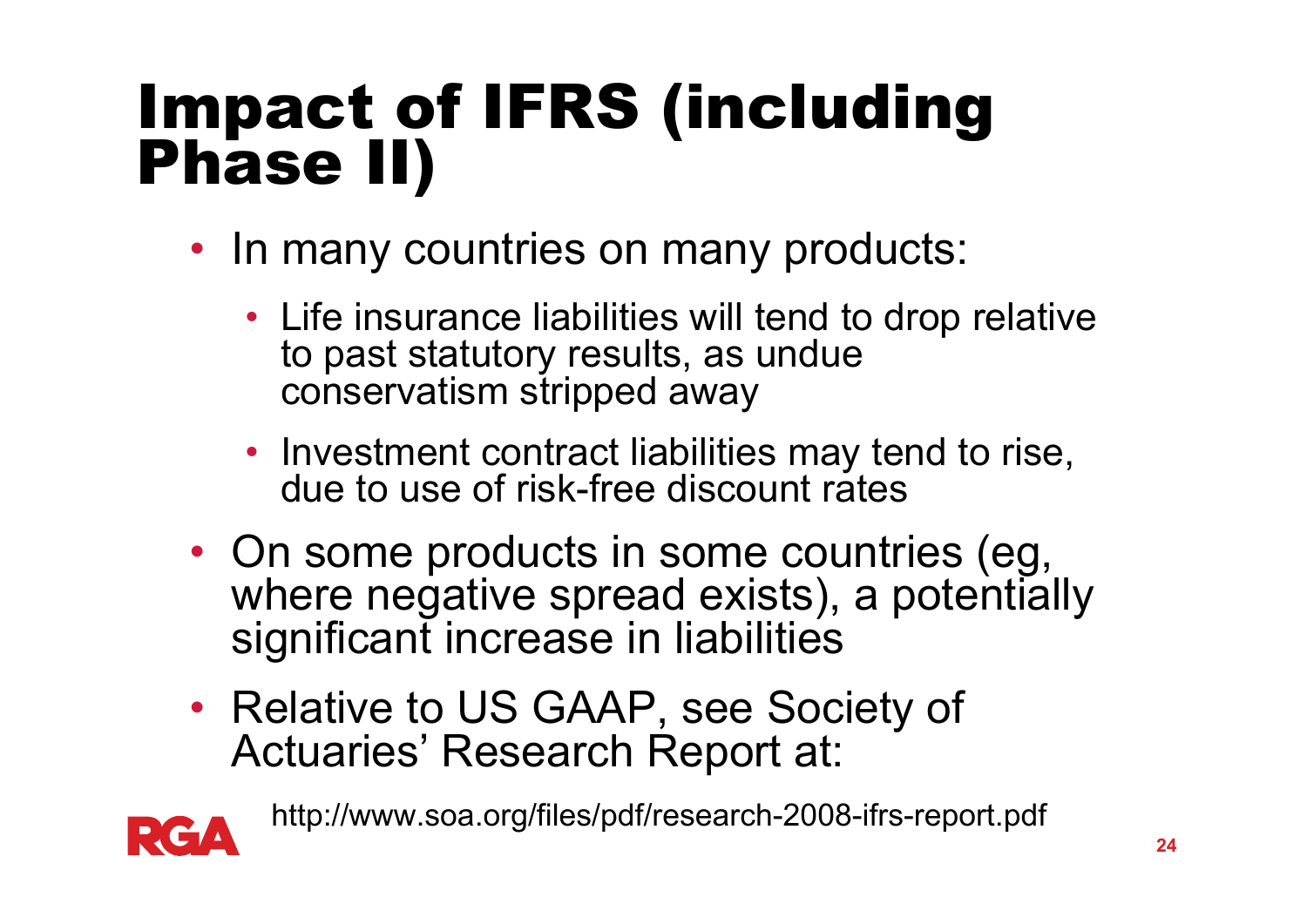## IFRS exit value approach vs US<br>GAAP: Term New Business Profit



Source: Society of Actuaries Research Report, 2008.01.29

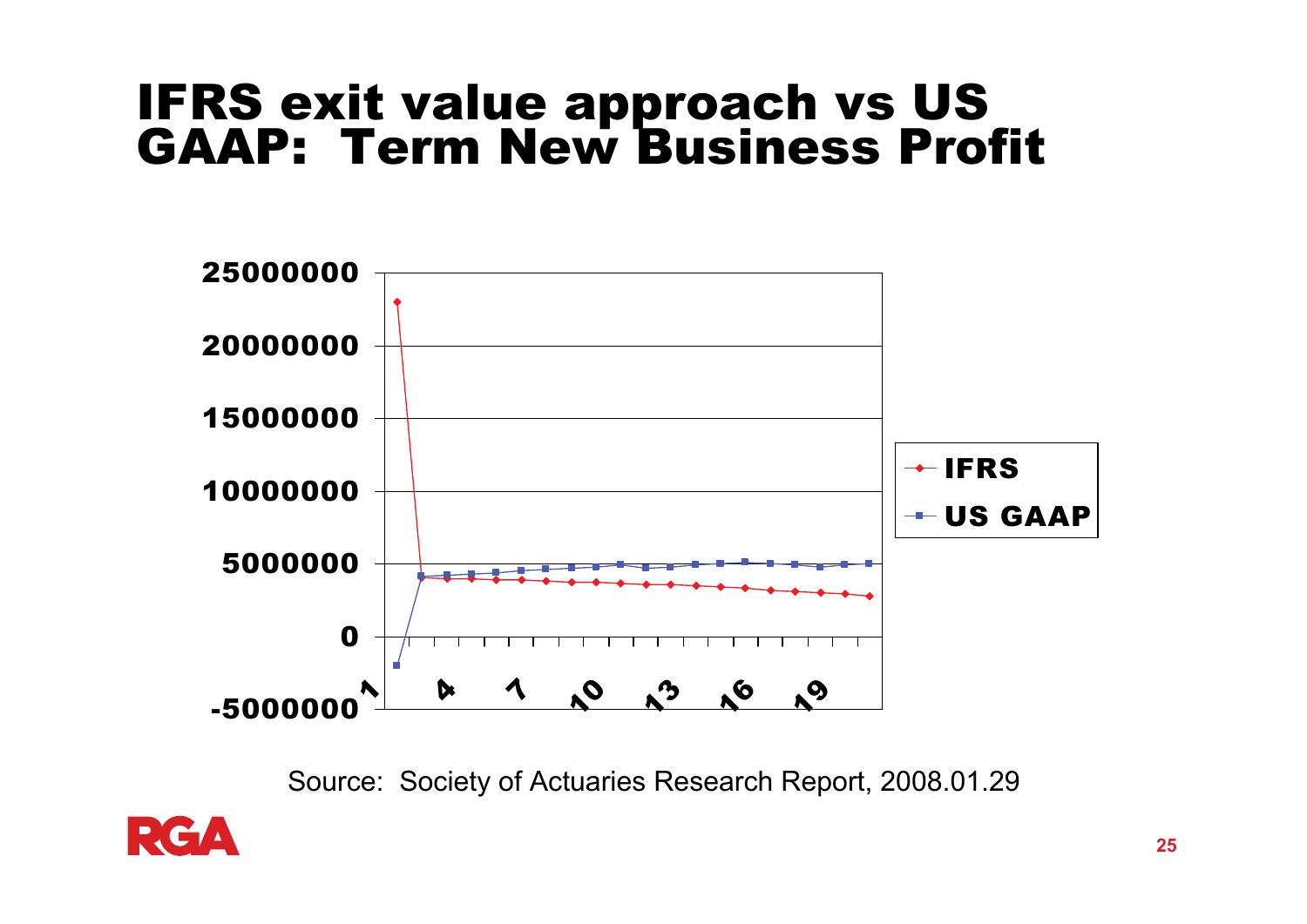## IFRS exit value approach vs US GAAP: LTC New Business Profit



Source: Society of Actuaries Research Report, 2008.01.29

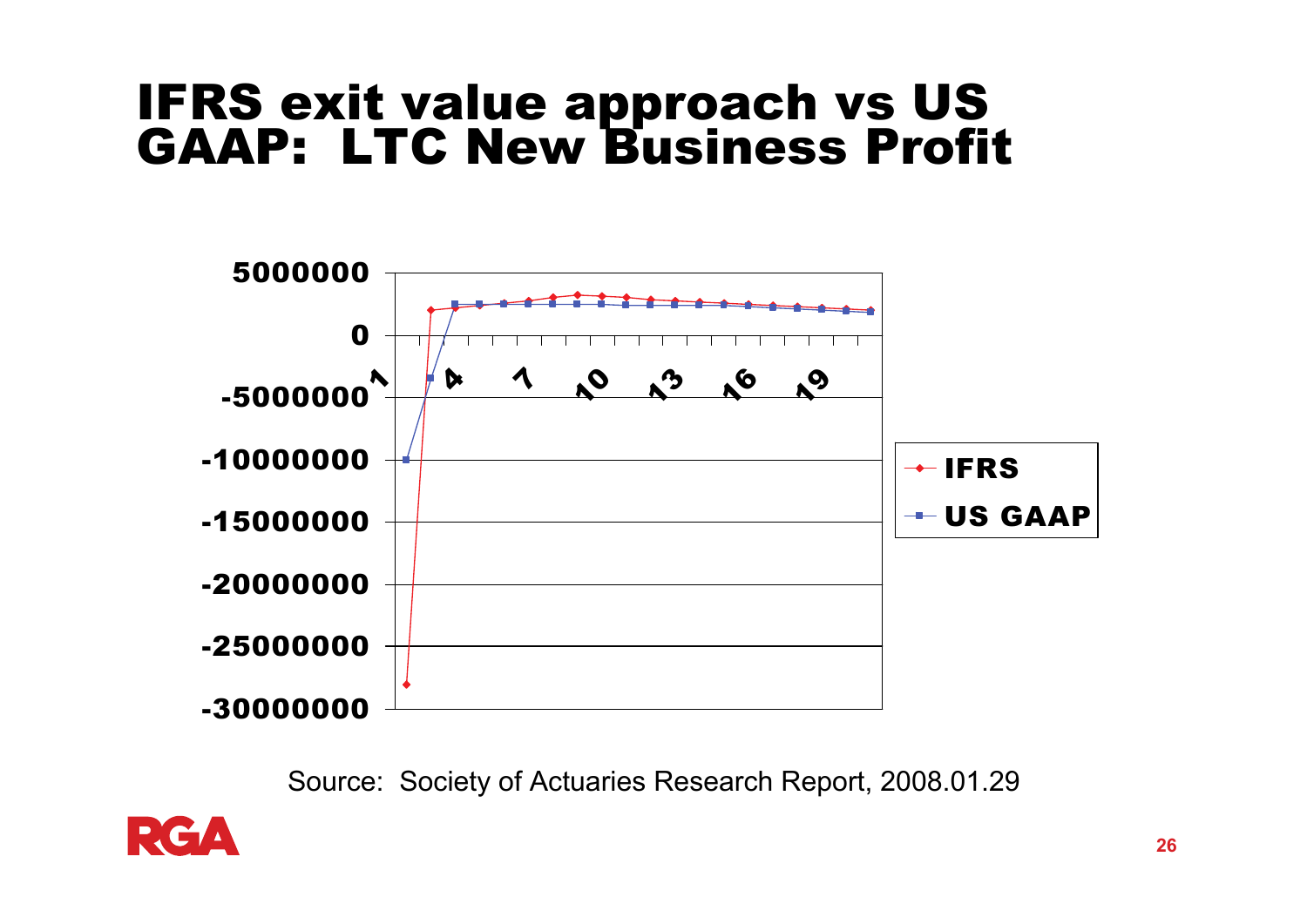## Volatility: Actual example of life product under IFRS-like approach

- **1. Pricing, hence before issue**
	- $\bullet$  Change of 1% in either assumed lapse or interest rate would drive premium up by around 10-12%
- **2. Valuation, after issue:** 
	- • Change of 1% in either assumed lapse or interest rate would drive reserves up by around **50%**
	- • Note: premiums now fixed, so much greater impact on PV of benefits than PV of premiums!

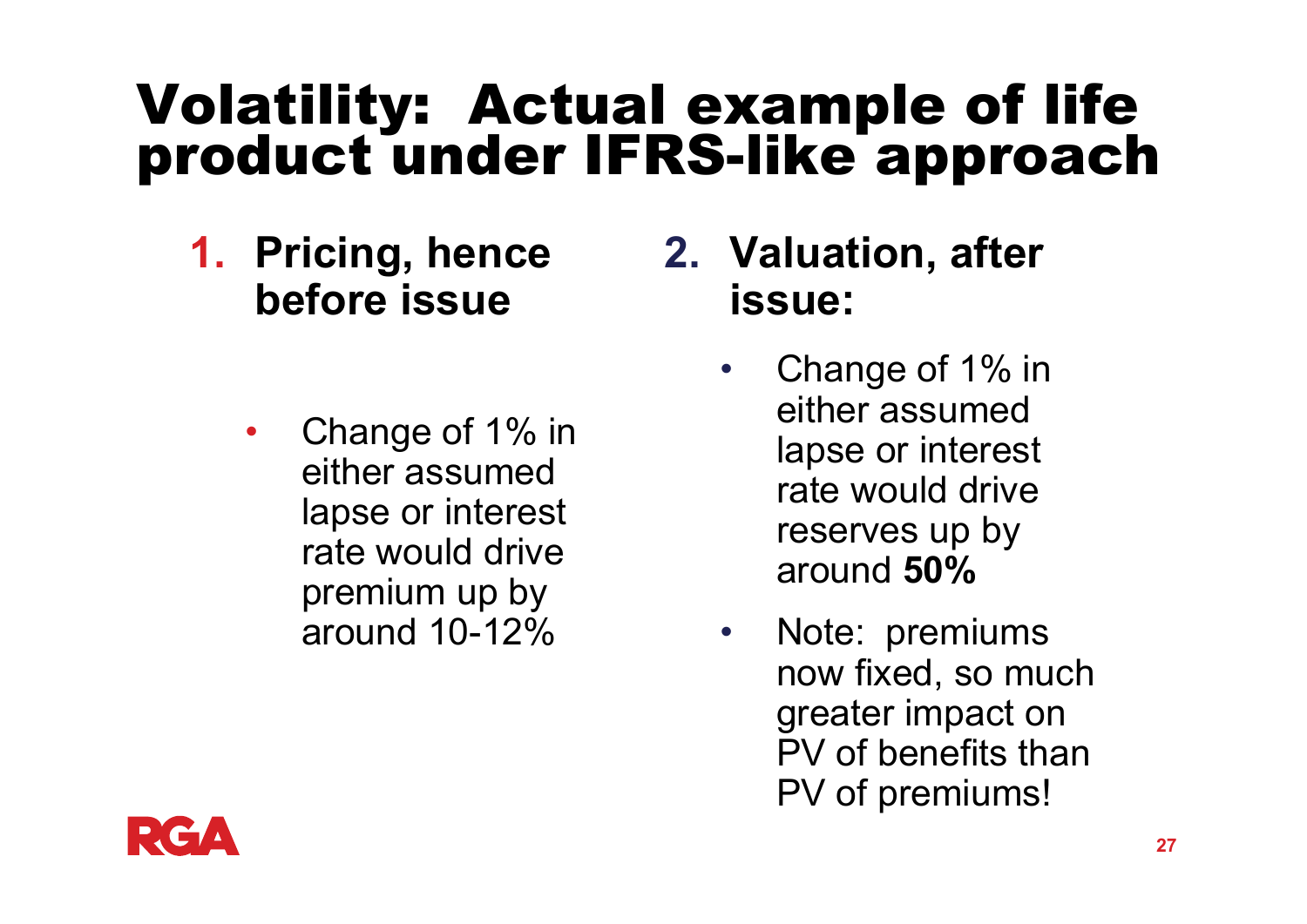## Liability (ignoring reinsurance):

- **Sum of PV of:**
	- death benefits
	- surrender benefits
	- $\bullet$ dividends
	- $\bullet$  commissions and expenses
	- any other disbursements
- • **Less sum of PV of:**
	- actual premiums
	- any other policyrelated income

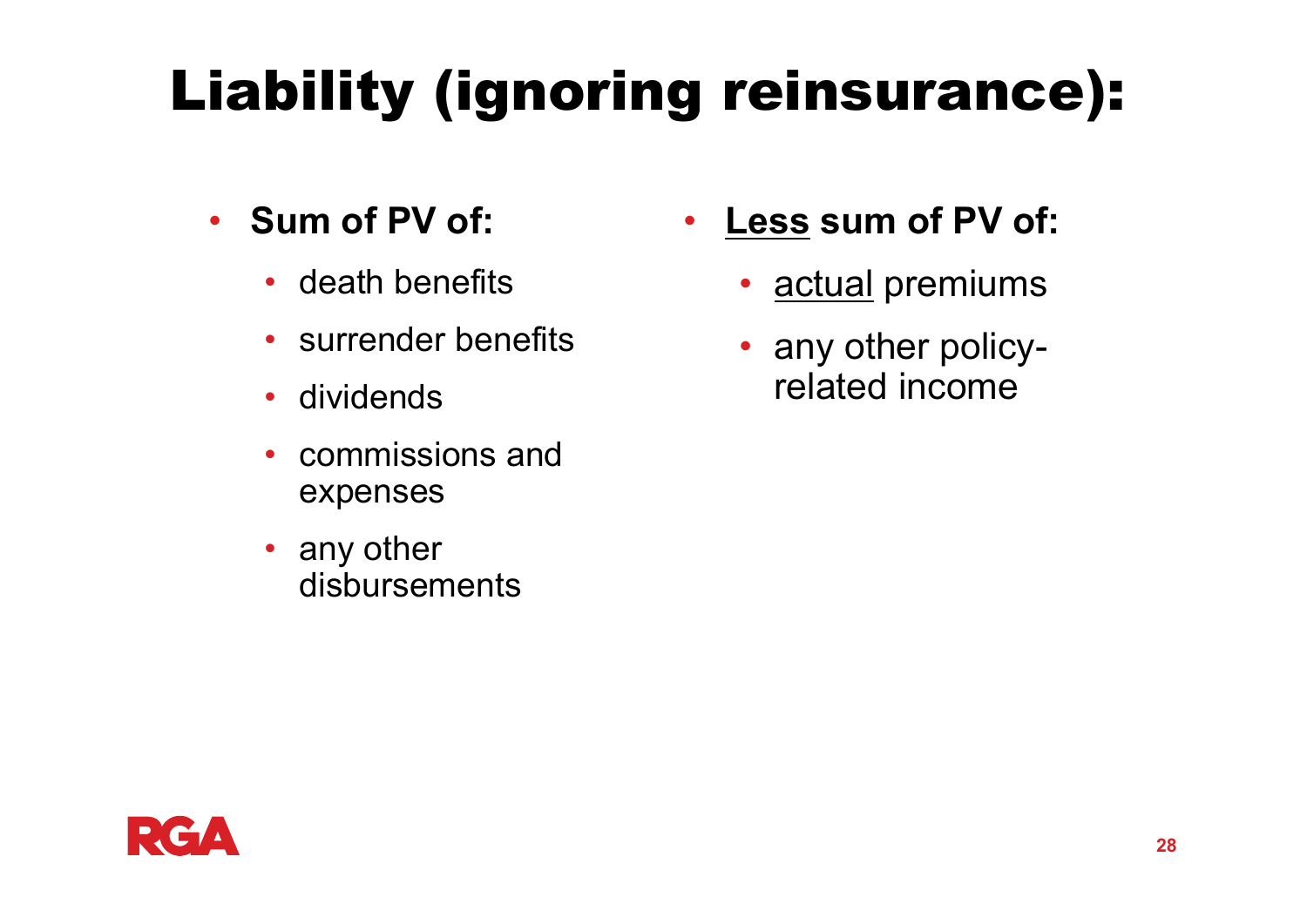# Impact of assumption change (say i from 5% to 2%)

•• Before change:  $V = A_{x+t} - P_x \ddot{a}_{x+t}$  @ 5%

•• After change:  $V = A_{x+t} - P_x \ddot{a}_{x+t}$  @ 2%

### **?????**

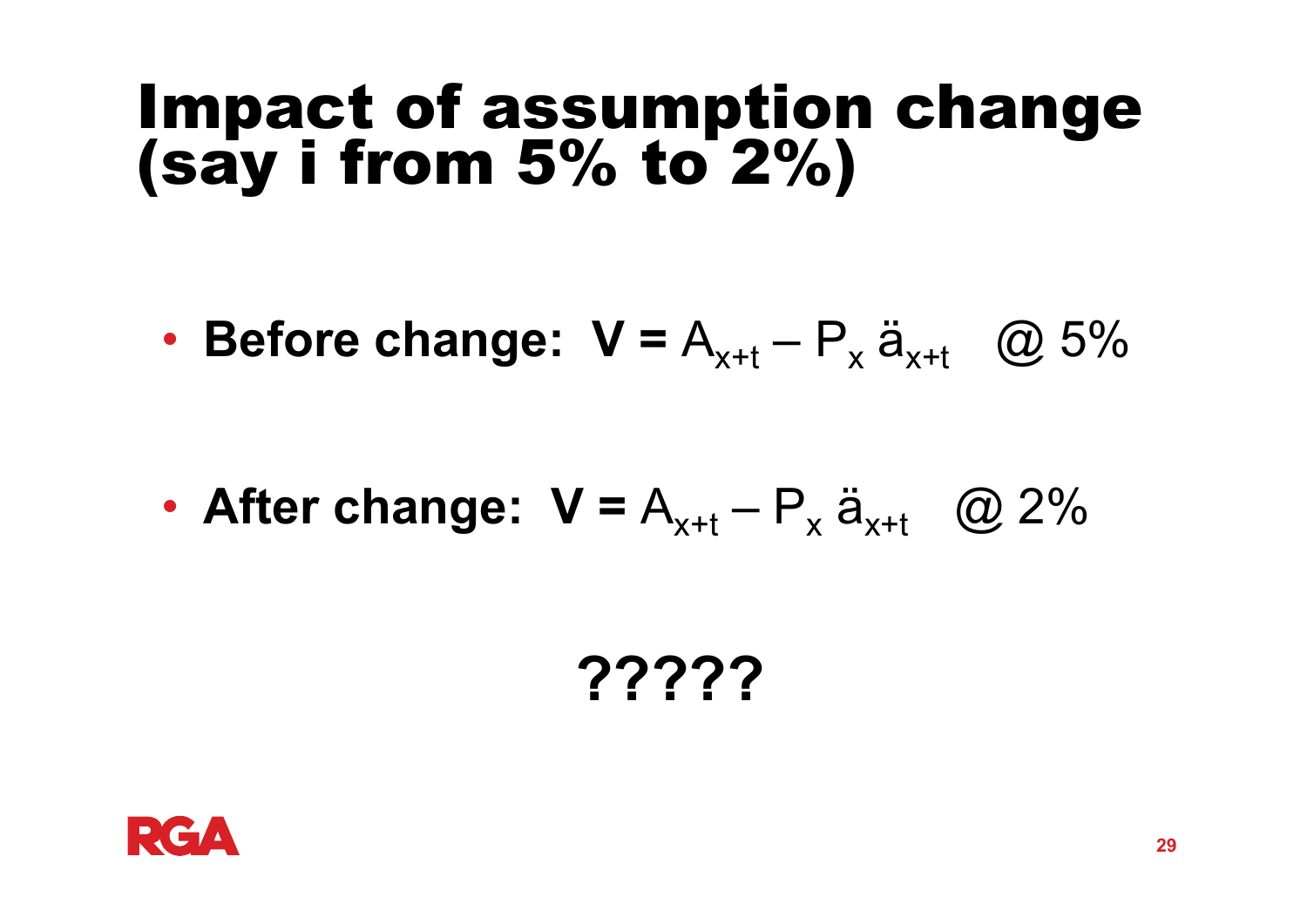# Impact of assumption change (say i from 5% to 2%)

•**Before change:**  $V = A_{x+t} - P_x \ddot{a}_{x+t}$  @ 5% •**After change: V=**  $A_{x+t}$  $\bigoplus$ x $\ddot{\mathbf{a}}_{\mathsf{t}}$  $\overline{\omega}$  2% •• After change:  $V = A_{x+t}$ – **P x5%** ä $_{\mathrm{\mathsf{x}}\text{+t}}$  (Q 2%

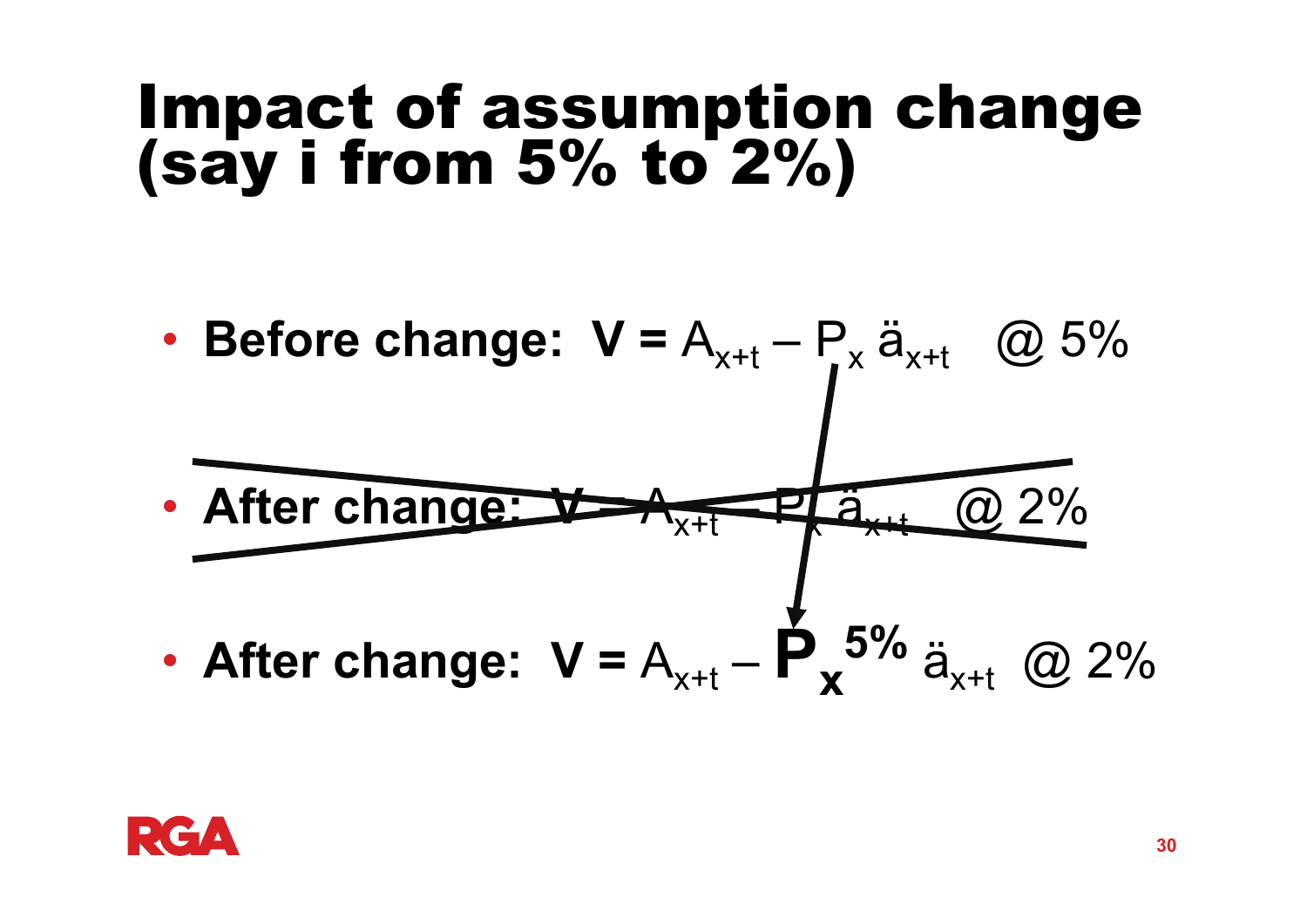## Numerical illustration

| <b>Impact of Actuarial Assumption Strengthening</b> |               |  |  |
|-----------------------------------------------------|---------------|--|--|
|                                                     |               |  |  |
|                                                     |               |  |  |
|                                                     | <b>Before</b> |  |  |
|                                                     |               |  |  |
| <b>Assets</b>                                       | 1100          |  |  |
|                                                     |               |  |  |
| <b>Liabilities</b>                                  |               |  |  |
| <b>PV Benefits</b>                                  | 10000         |  |  |
| <b>PV Premiums</b>                                  | 9000          |  |  |
| <b>Difference</b>                                   | 1000          |  |  |
|                                                     |               |  |  |
| <b>Surplus</b>                                      | 100           |  |  |
|                                                     |               |  |  |
| <b>Earnings</b>                                     | 20            |  |  |

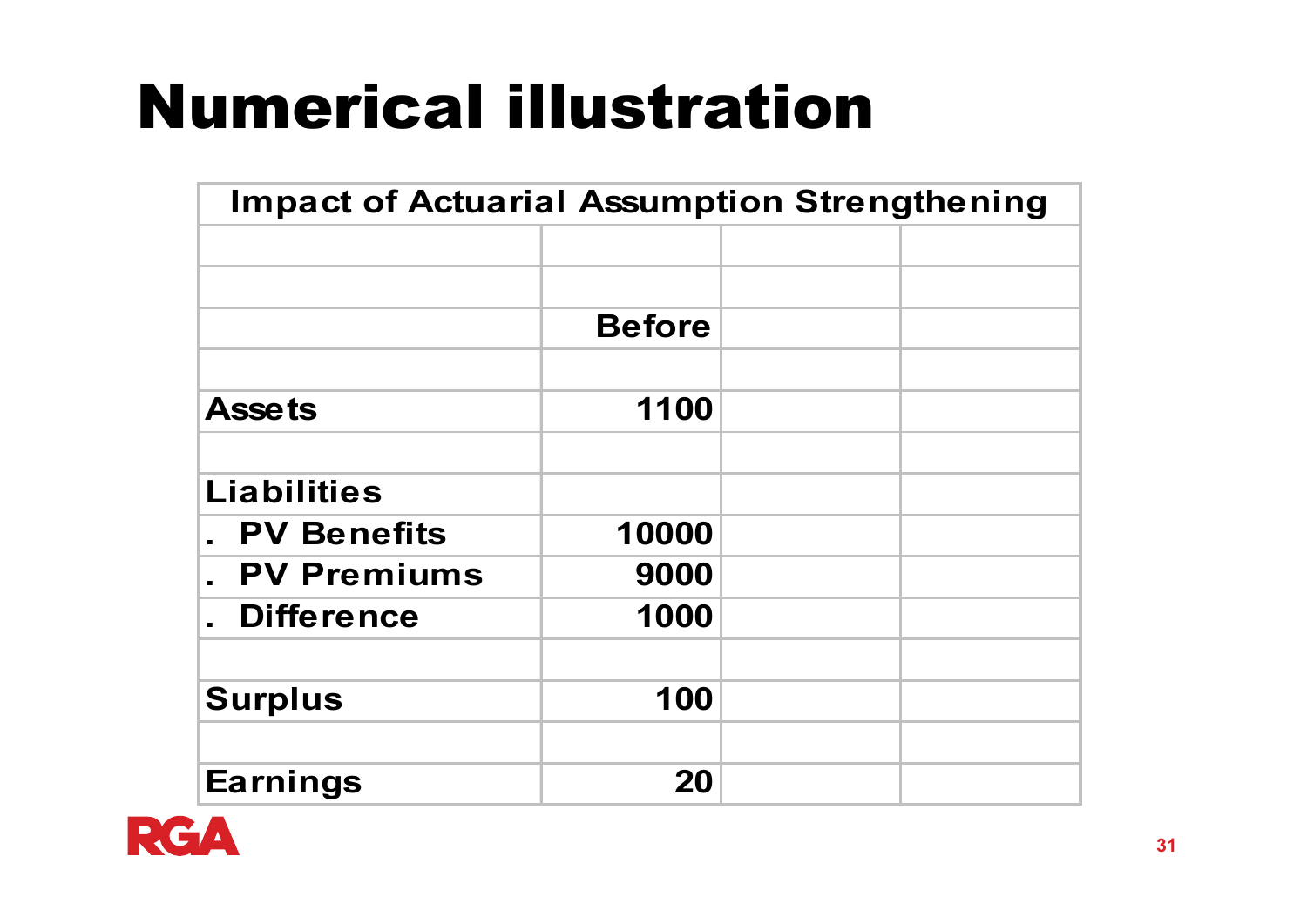## Numerical illustration (cont'd)

| <b>Impact of Actuarial Assumption Strengthening</b> |               |              |        |
|-----------------------------------------------------|---------------|--------------|--------|
|                                                     |               |              |        |
|                                                     | <b>Before</b> | <b>After</b> | Change |
| <b>Assets</b>                                       | 1100          | 1100         | 0%     |
| <b>Liabilities</b>                                  |               |              |        |
| <b>PV Benefits</b>                                  | 10000         | 10500        | 5%     |
| <b>PV Premiums</b>                                  | 9000          | 9270         | 3%     |
| <b>Difference</b>                                   | 1000          |              |        |
| <b>Surplus</b>                                      | 100           |              |        |
| <b>Earnings</b>                                     | 20            |              |        |

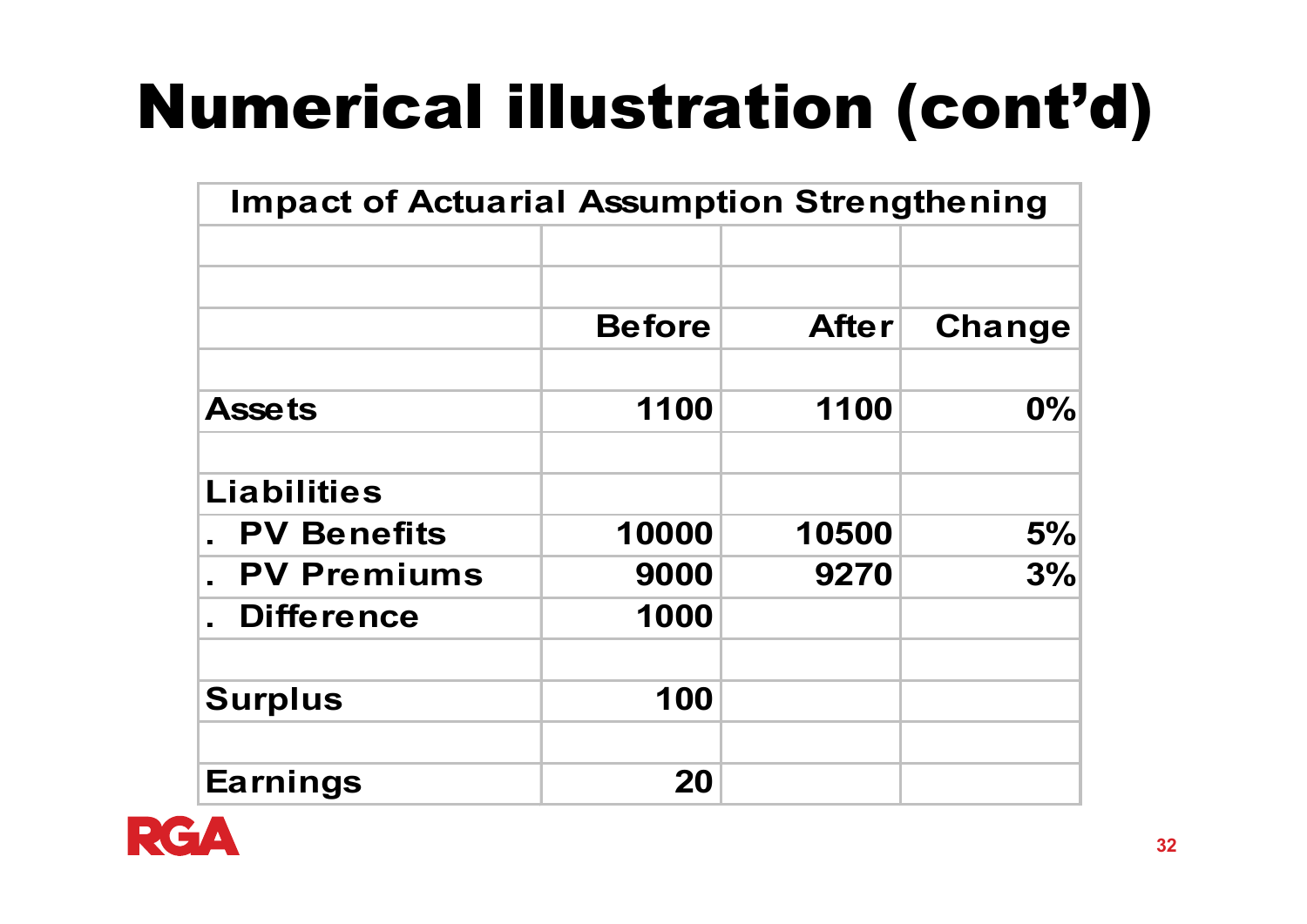## Numerical illustration (cont'd)

| <b>Impact of Actuarial Assumption Strengthening</b> |               |              |               |
|-----------------------------------------------------|---------------|--------------|---------------|
|                                                     | <b>Before</b> | <b>After</b> | <b>Change</b> |
| <b>Assets</b>                                       | 1100          | 1100         | $0\%$         |
| <b>Liabilities</b>                                  |               |              |               |
| <b>PV Benefits</b>                                  | 10000         | 10500        | 5%            |
| <b>PV Premiums</b>                                  | 9000          | 9270         | 3%            |
| <b>Difference</b>                                   | 1000          | 1230         | 23%           |
| <b>Surplus</b>                                      | 100           |              |               |
| <b>Earnings</b>                                     | 20            |              |               |

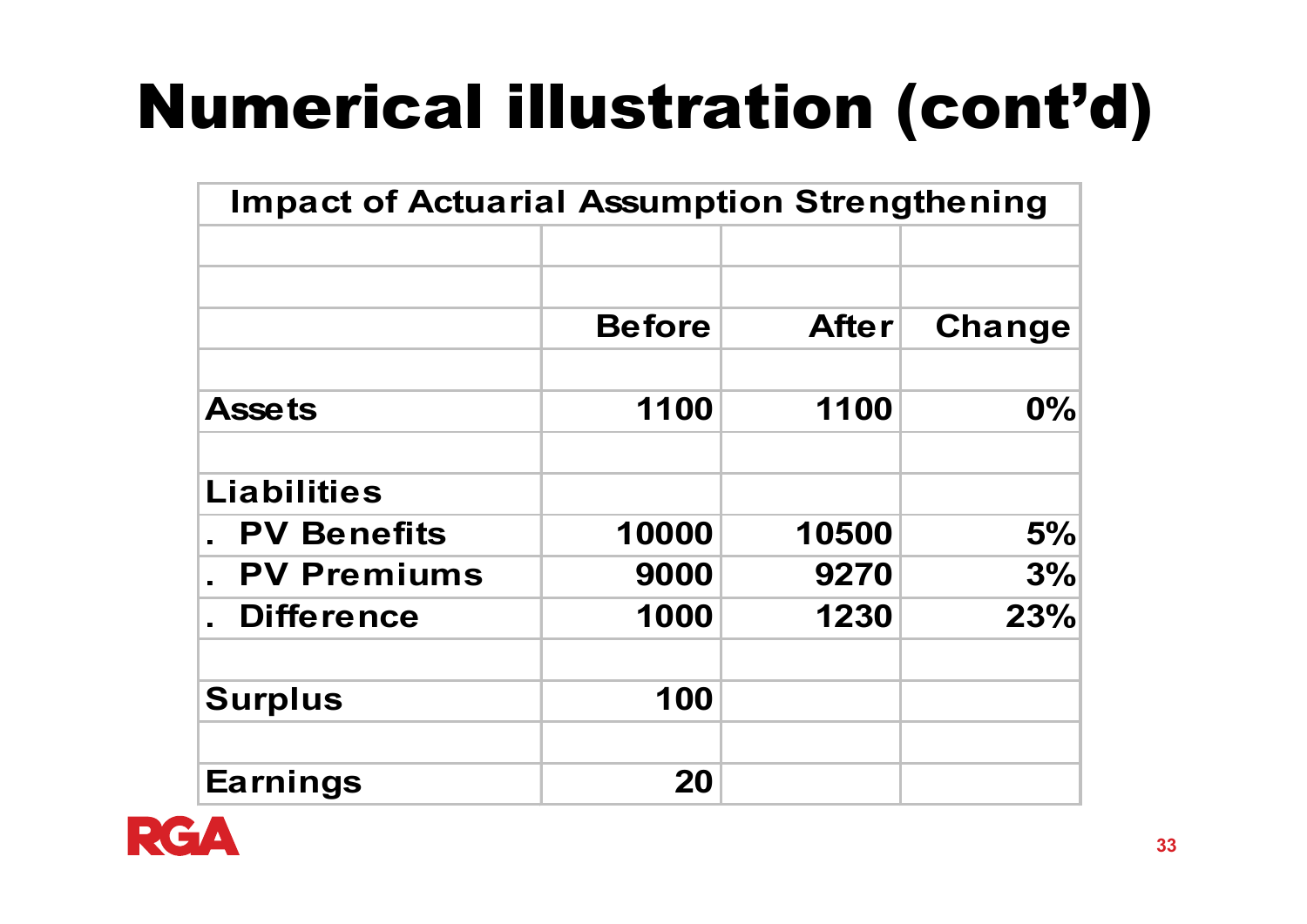## Numerical illustration (cont'd)

| <b>Impact of Actuarial Assumption Strengthening</b> |               |              |               |
|-----------------------------------------------------|---------------|--------------|---------------|
|                                                     | <b>Before</b> | <b>After</b> | <b>Change</b> |
|                                                     |               |              |               |
| <b>Assets</b>                                       | 1100          | 1100         | $0\%$         |
| <b>Liabilities</b>                                  |               |              |               |
| <b>PV Benefits</b>                                  | 10000         | 10500        | 5%            |
| <b>PV Premiums</b>                                  | 9000          | 9270         | 3%            |
| <b>Difference</b>                                   | 1000          | 1230         | 23%           |
| <b>Surplus</b>                                      | 100           | $-130$       | $-230%$       |
| <b>Earnings</b>                                     | 20            | $-210$       | $-1150%$      |

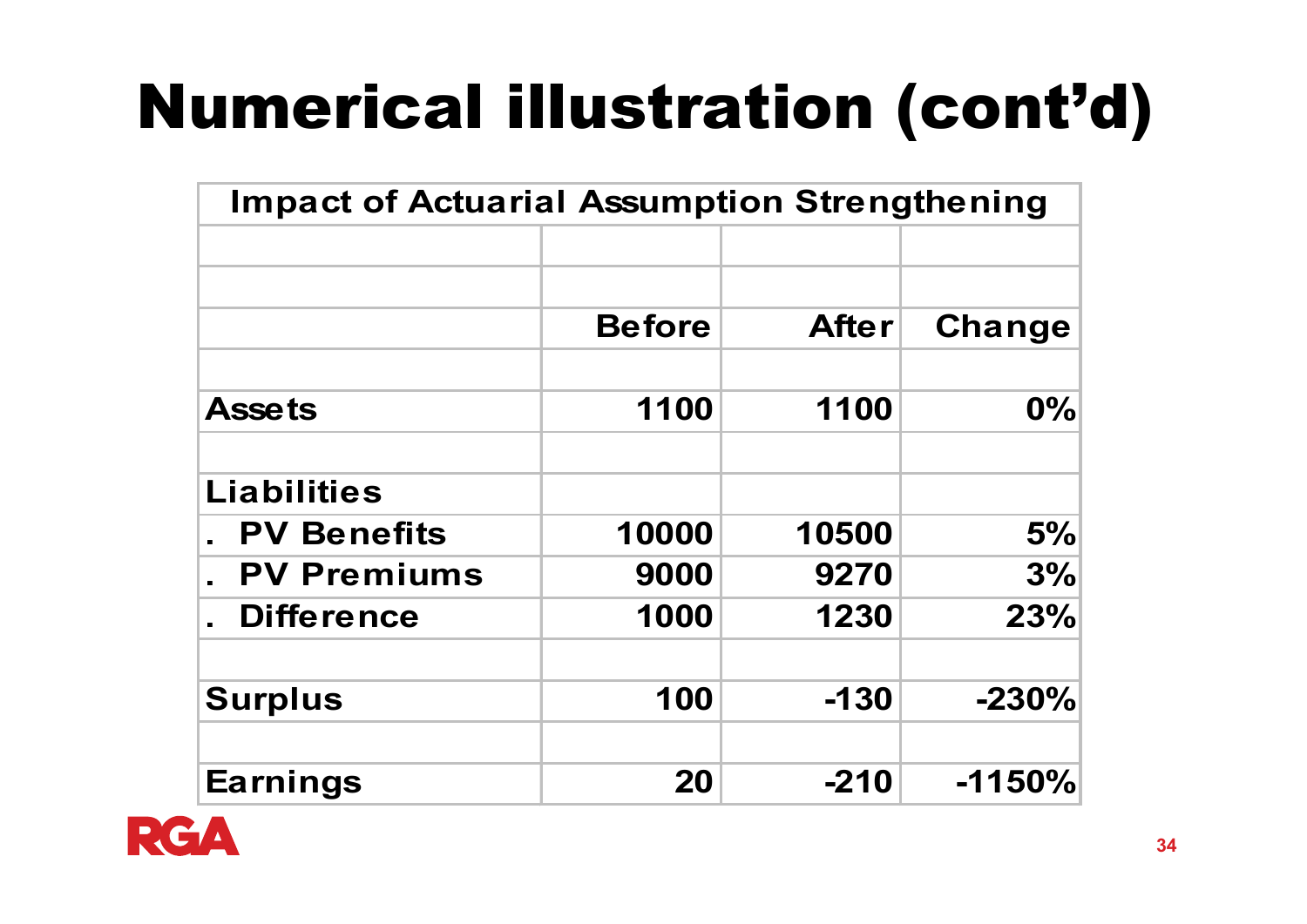## IV. Impact on the actuary's work,<br>training, and systems

- Principles
- Judgement and impact
- • Future focus on measuring and managing risk

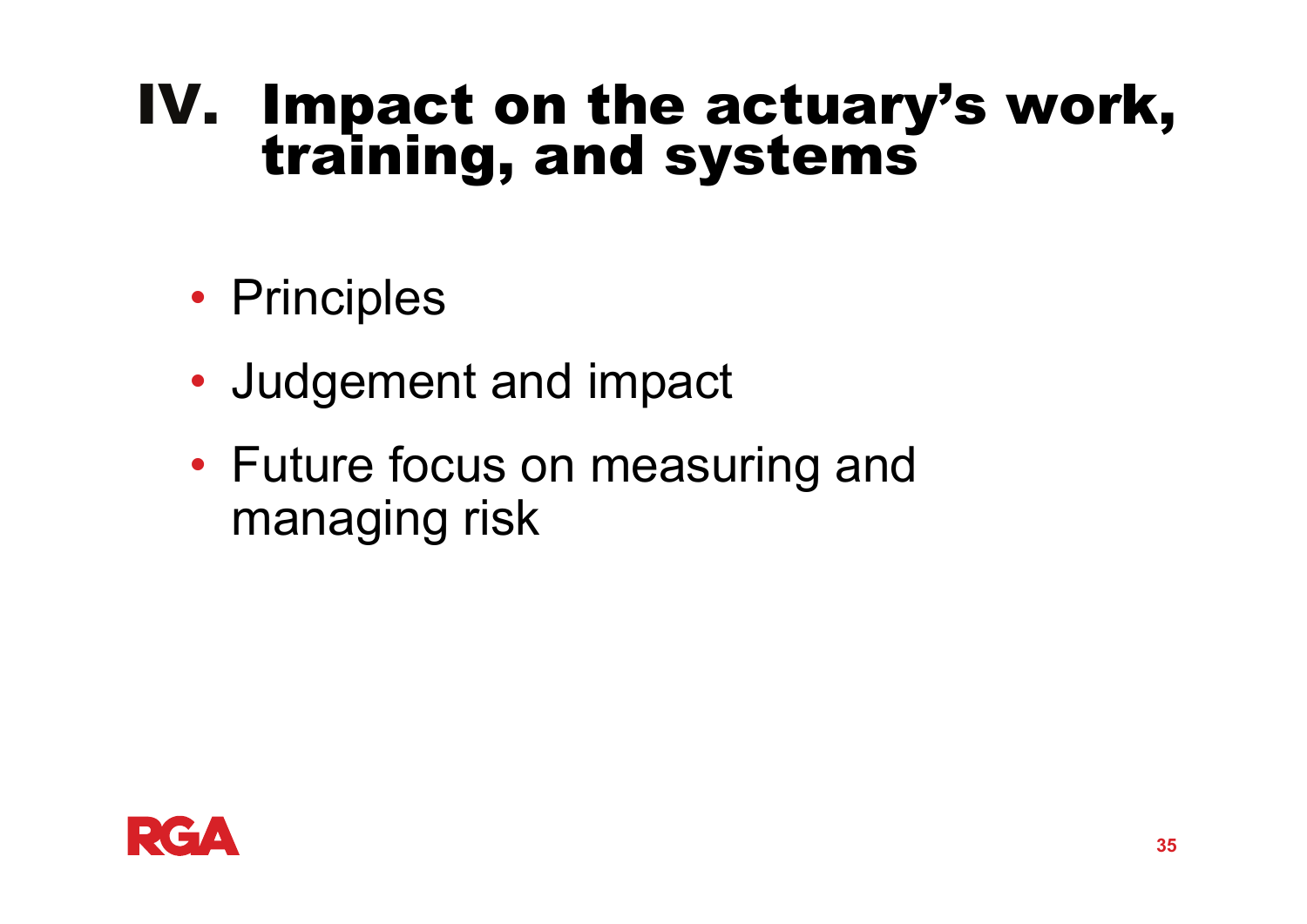## An opening perspective

• Post-Enron, a widely-shared perspective that "principles-based" rather than "rules-based" approaches preferable

BUT

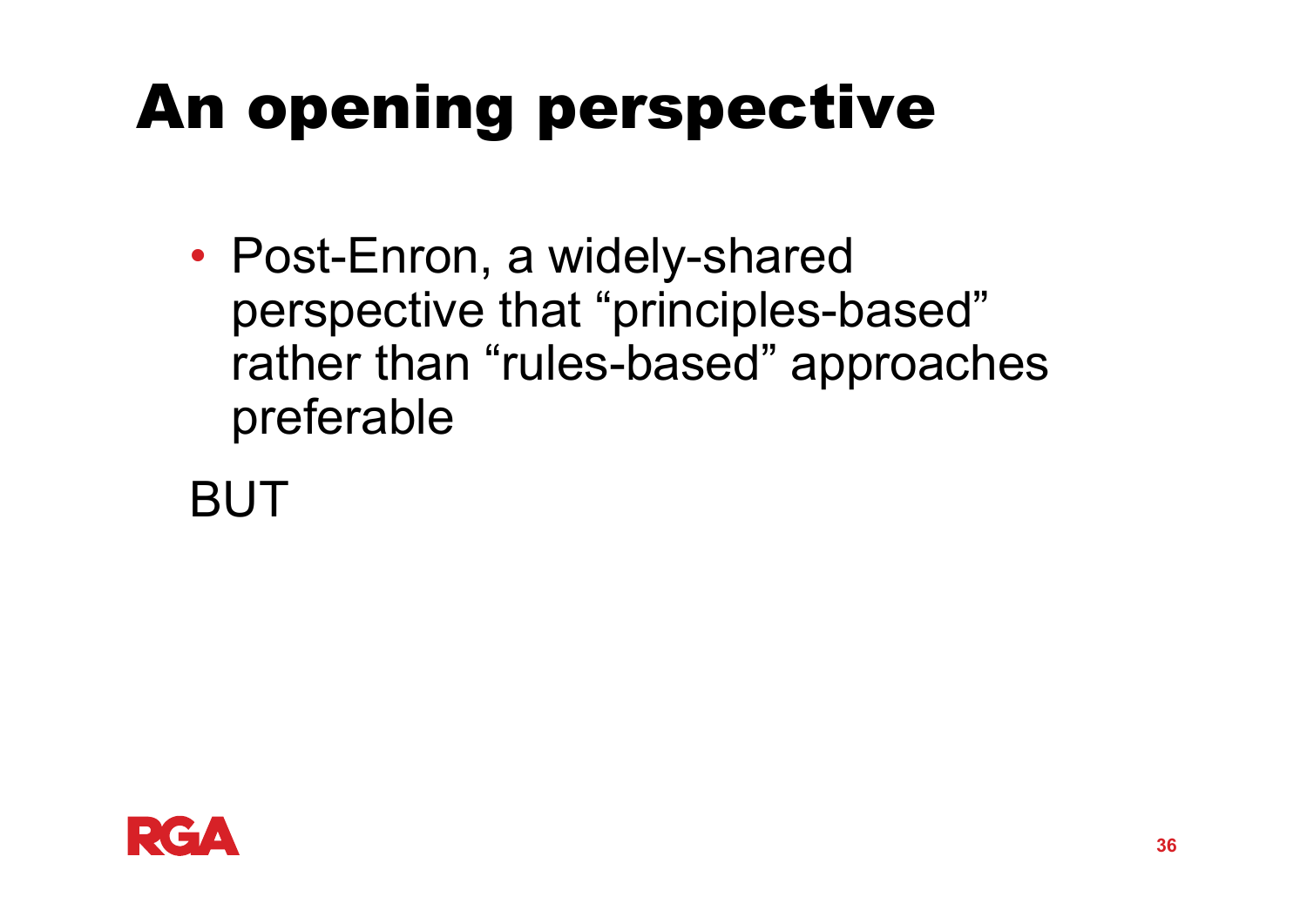## An opening perspective

• Post-Enron, a widely-shared perspective that "principles-based" rather than "rules-based" approaches preferable

### BUT

- Principles-based approaches work only
	- if the principles make sense, and
	- with people who have them, and can make sound judgements accordingly

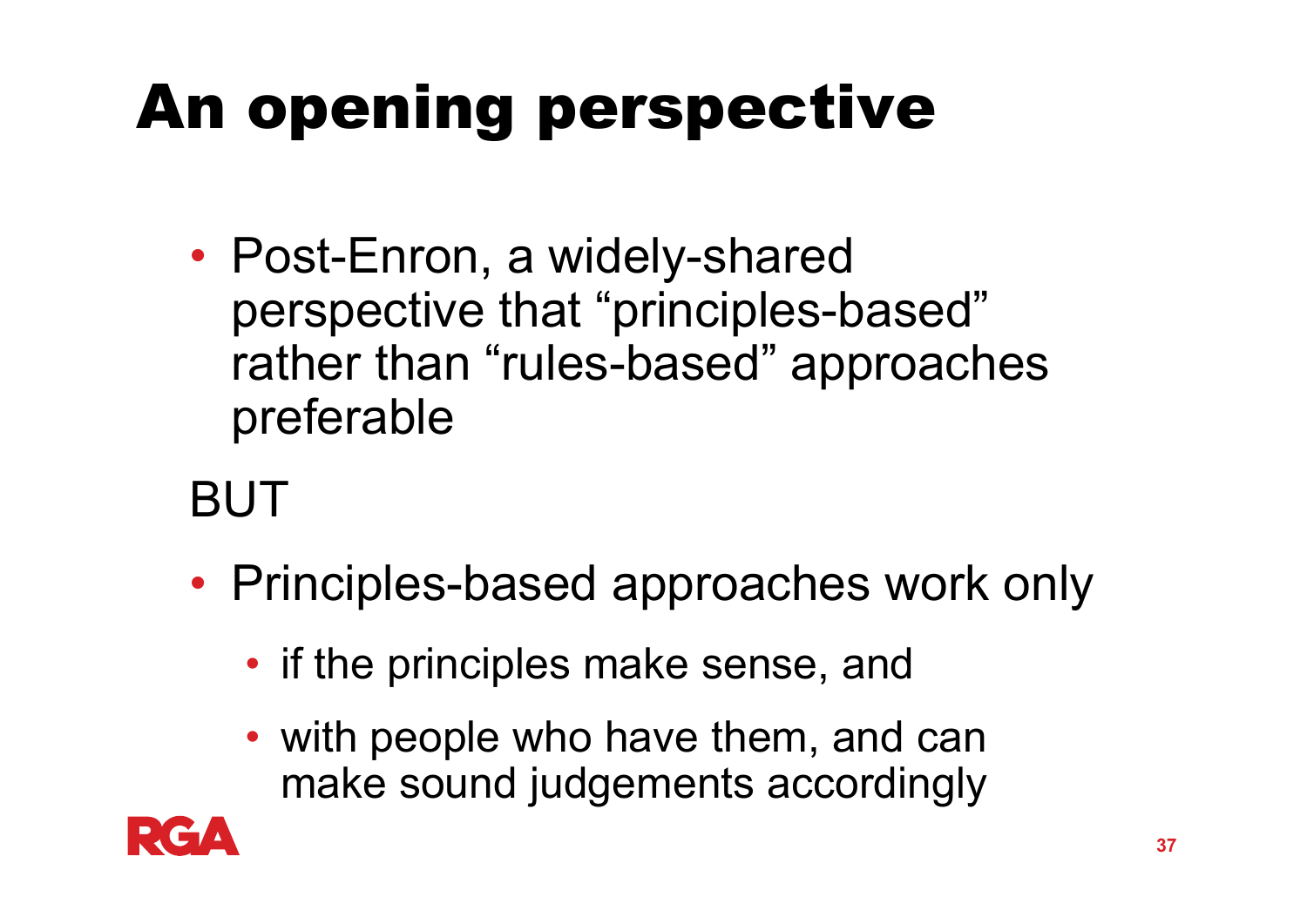# The role, and training, of the actuary

- Ability to manipulate commutation columns doesn't matter any more
- Assumption-setting
	- Huge impact on financial statements
	- No longer a question of meekly following the rules from the regulator
- Understanding both sides of the balance sheet, and what can go wrong
- Judgement on trends, impact, whistleblowing, ...

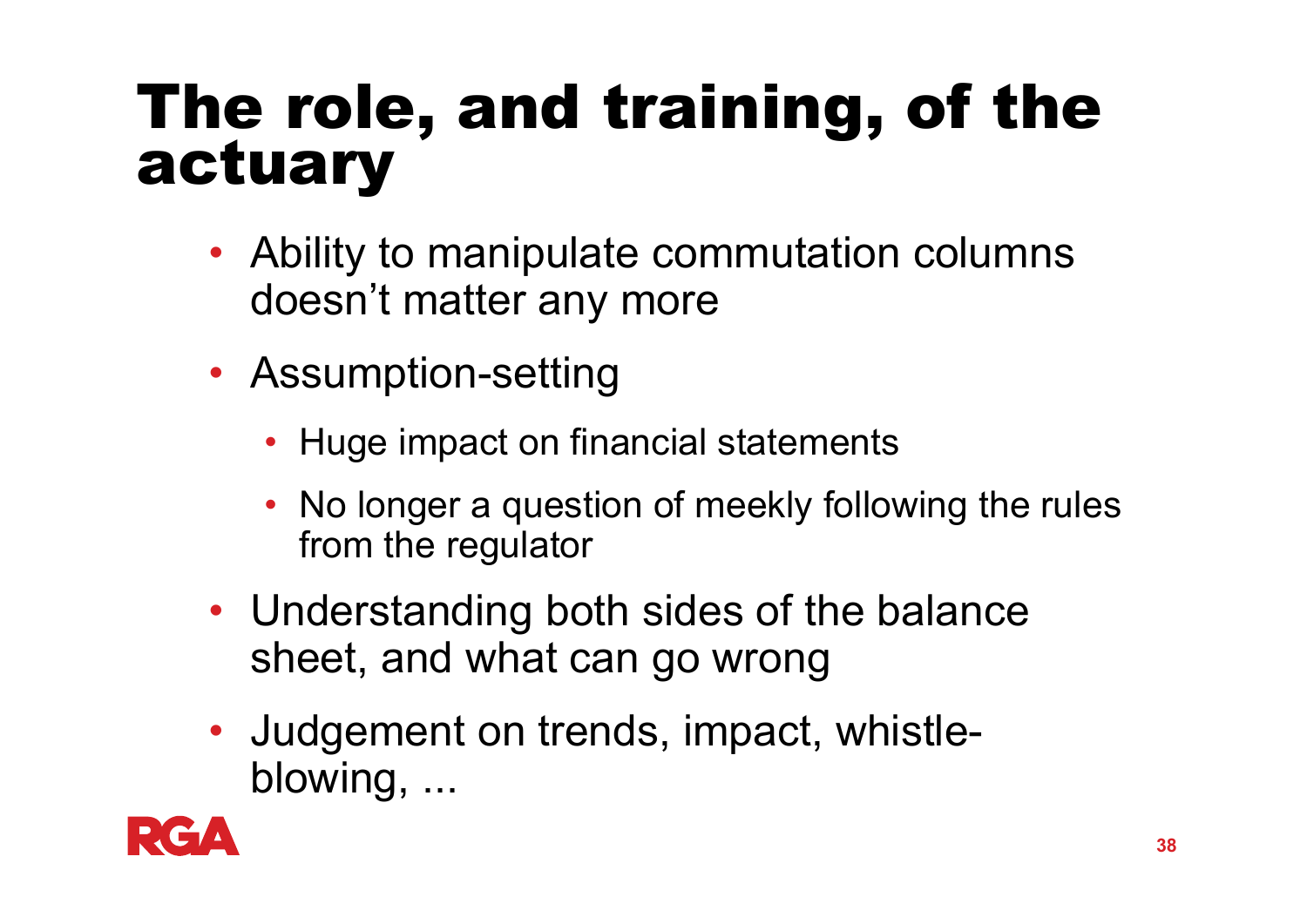### Assumption Setting Process\* at Sun Life Financial



*\*Quarterly(!!) for some, annually for others*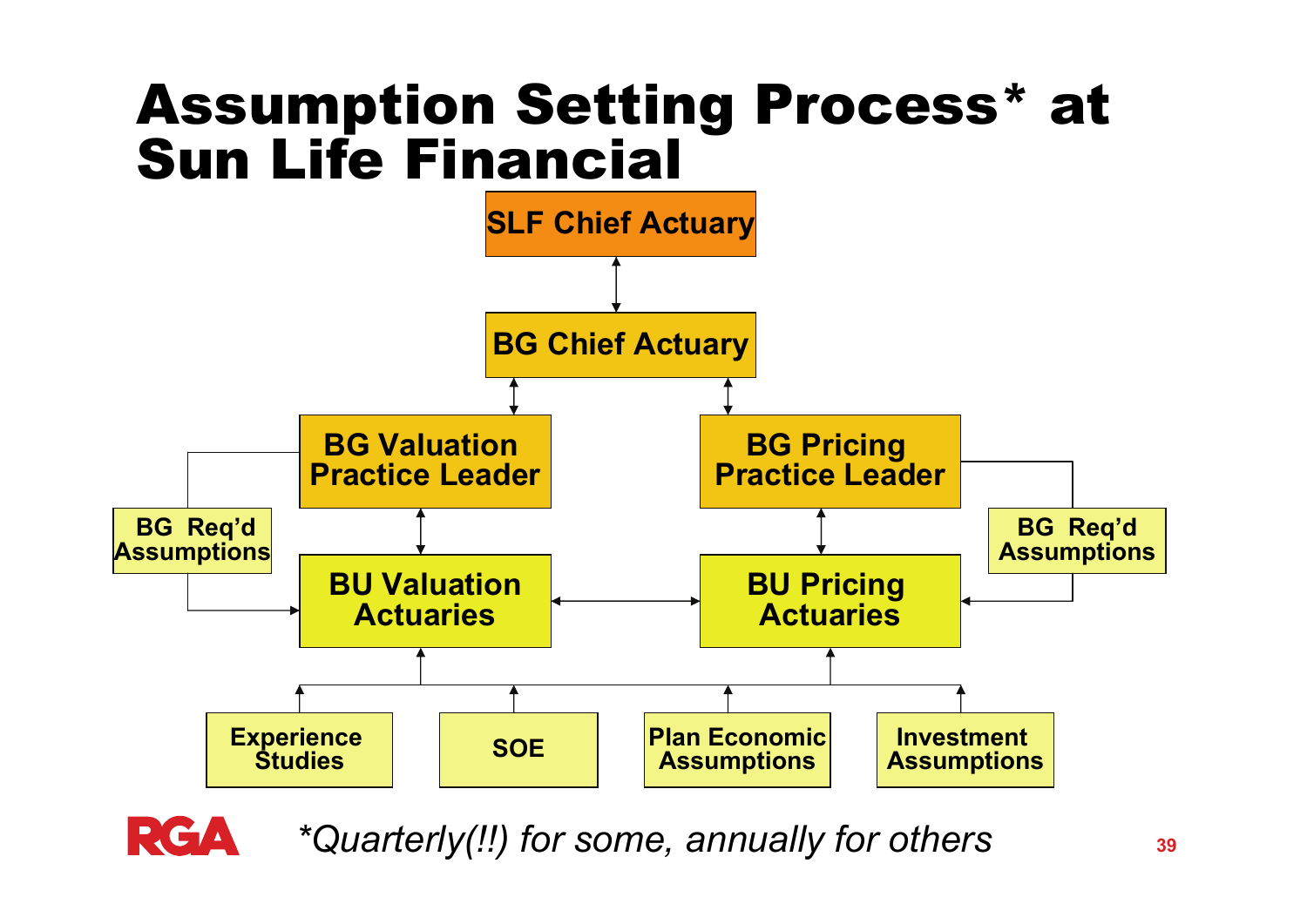## Possible support for the actuary in his/her professional role

- $\bullet$  Standard-setting
	- $\bullet$ **Techniques**
	- •Expected assumptions
	- $\bullet$ **Margins**
- Possibly, given lessons learned from financial crisis, dynamic solvency testing (stress-testing rather than mere models)
- $\bullet$ Software???
- • Possibly, given impact of actuary's work, peer review
	- Assumptions/methods
	- •Procedures/verification
	- • Quality/clarity of communication
	- •Reasonableness
	- •**Materiality**
- •**Discipline**

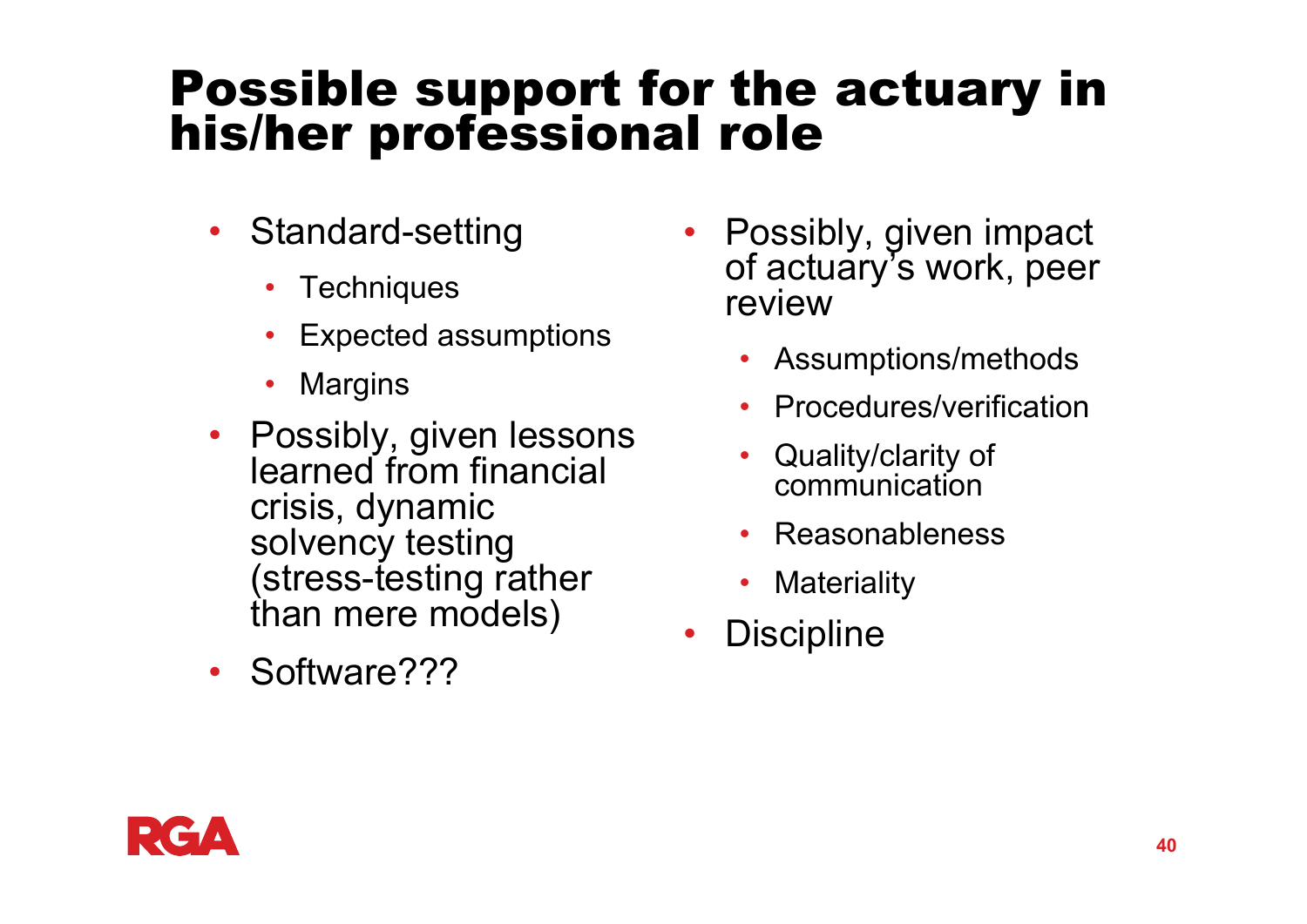### The skill that will be needed: an example

Raising the bar part one: Using an internal model under Solvency II

Under Solvency II, insurers can seek approval for use of their own internal model in calculating their solvency capital requirement. Approval depends on their ability to demonstrate that they meet six key tests:<sup>5</sup>

- Use test: Senior management needs to understand, endorse, and use the risk and capital evaluations from the internal model as a key basis for its business planning and strategic decision-making.
- Statistical quality: Evaluations need to be based on timely, reliable, consistent, and comprehensive risk data and be underpinned by current, credible, and verifiable risk assumptions.
- Validation: Evaluations and underlying assumptions need to be regularly sense-checked against actual experience.
- Calibration: Outputs need to be calibrated to a 99.5% value at risk (VAR) or equivalent measure and benchmarked against market practice.
- Attribution: Companies need to regularly check whether the categorization of risk and attribution of profit/loss in their models reflect the causes and sources of profit/loss within business units.
- Documentation: Companies need to keep regularly updated records covering the design, operation, mathematical basis, and underlying assumptions of their model.



Source: Price Waterhouse Coopers *Insurance Digest* 41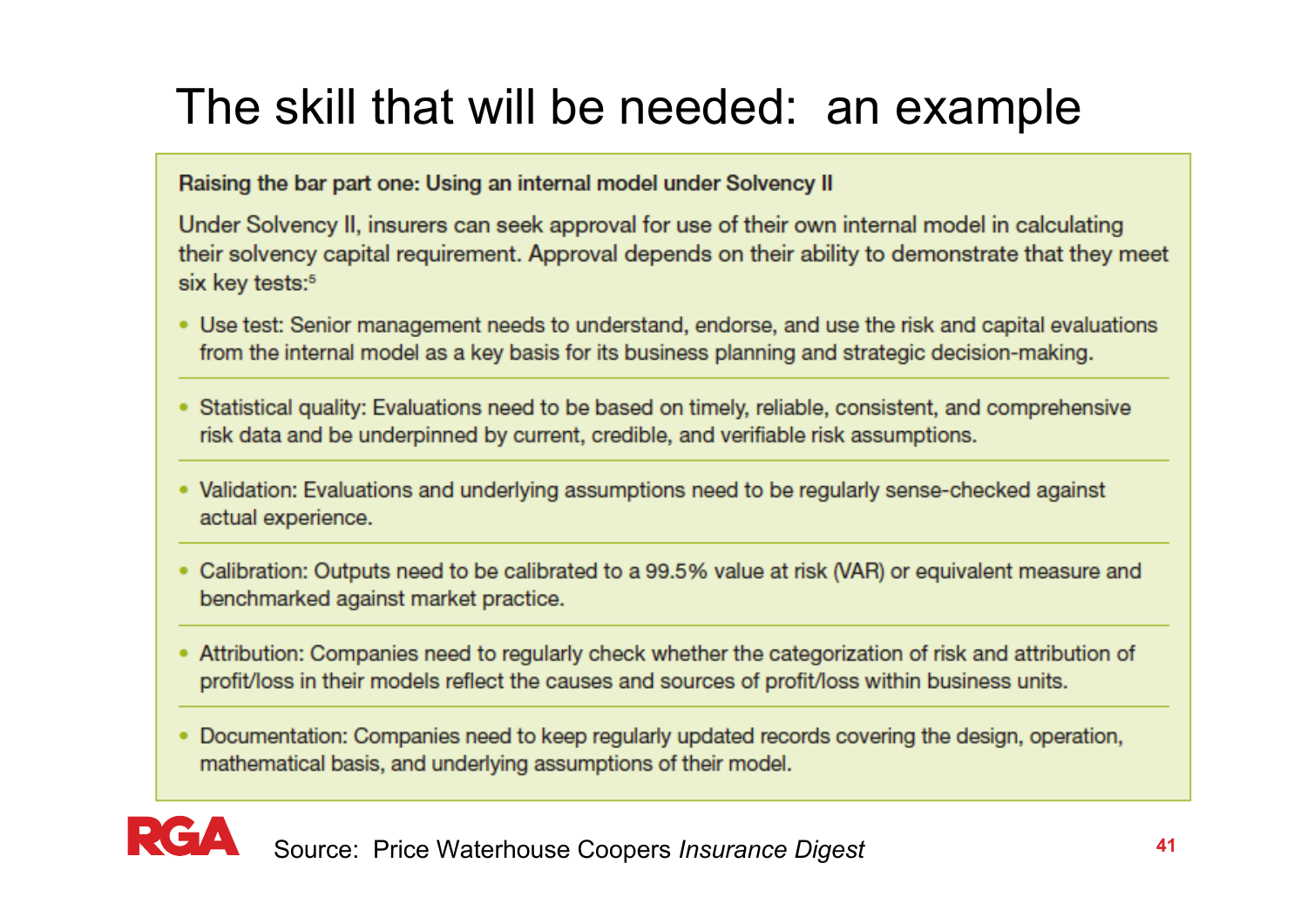### V. Possible outcomes in Japan

- IFRS: When and which?
- •• Solvency standards – bringing it in line with other developed countries

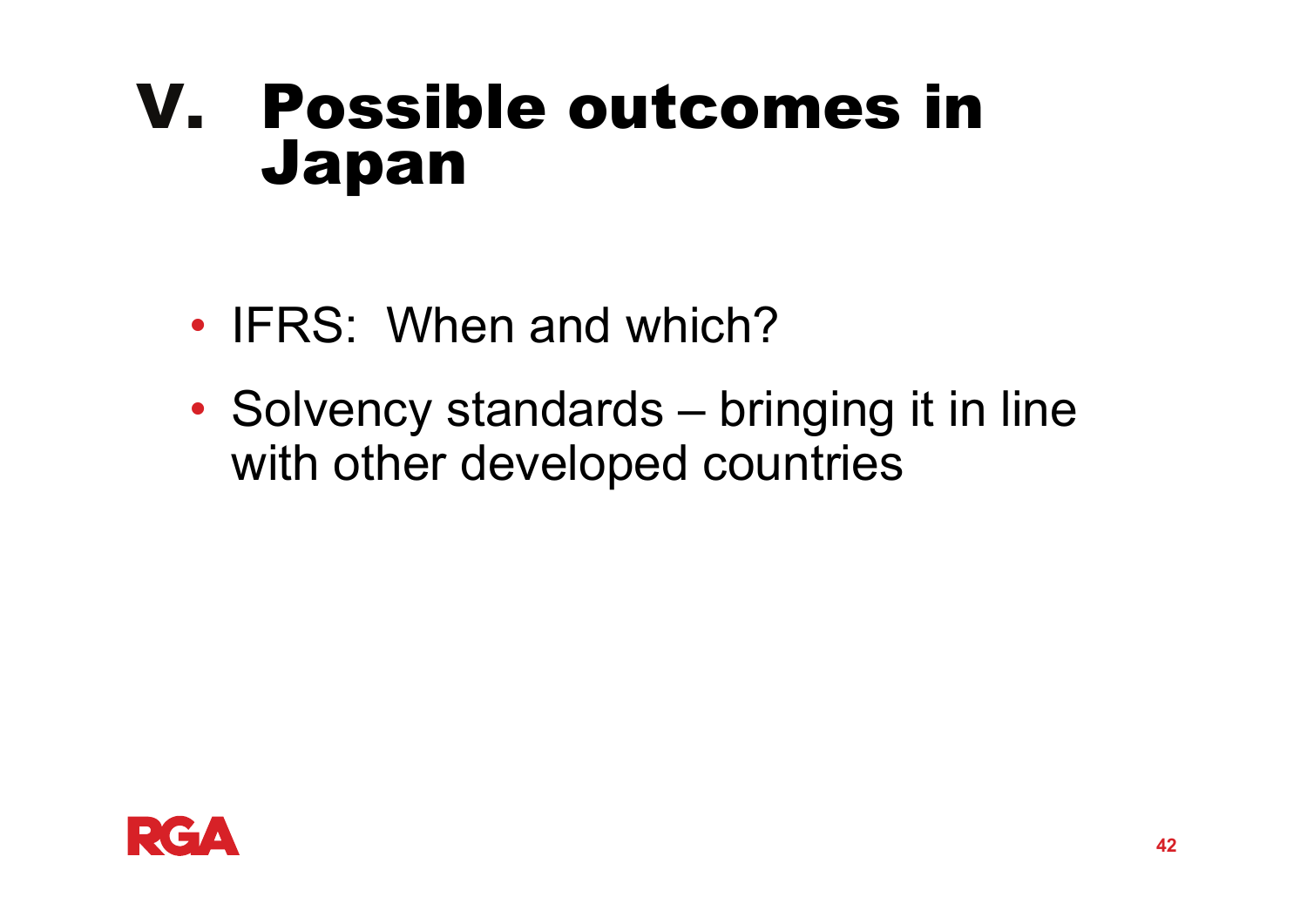## IFRS: when and which?

- When will Japan adopt IFRS? Before or after IFRS 4 is amended by Phase II?
- If it's before Phase II is implemented (unlikely), a double conversion??
- Will the FSA require IFRS for all insurance companies (à la Canada) or just listed ones?
- What will Phase II finally look like?
- What will the impact of negative spread be?
- How much volatility will it introduce?

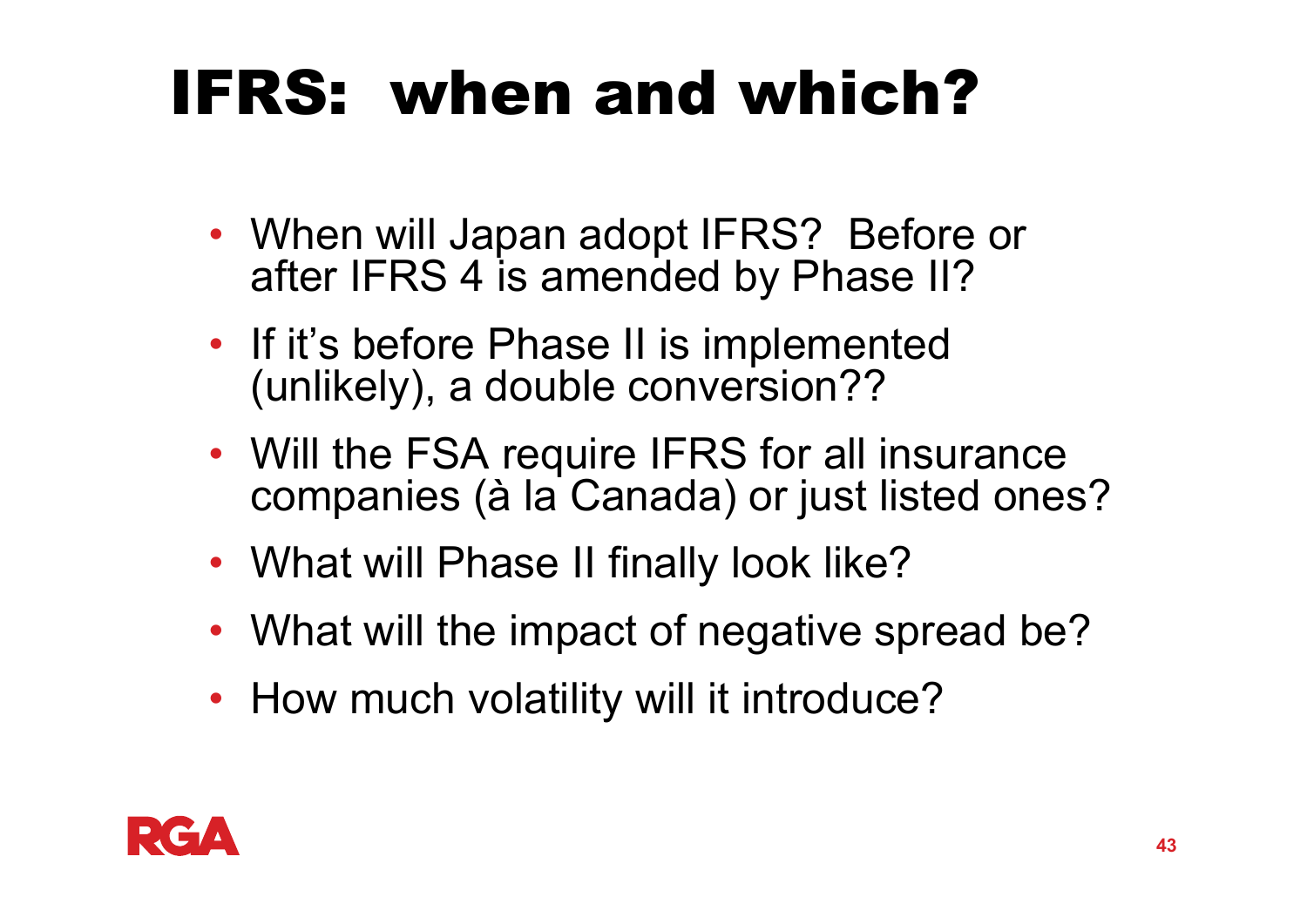## Solvency standards

- •A Solvency II approach?
- $\bullet$ A Total Asset Requirement approach?
- •• Importance of both the numerator and the denominator
- • Regardless, eventually full recognition of asset-liability mismatch

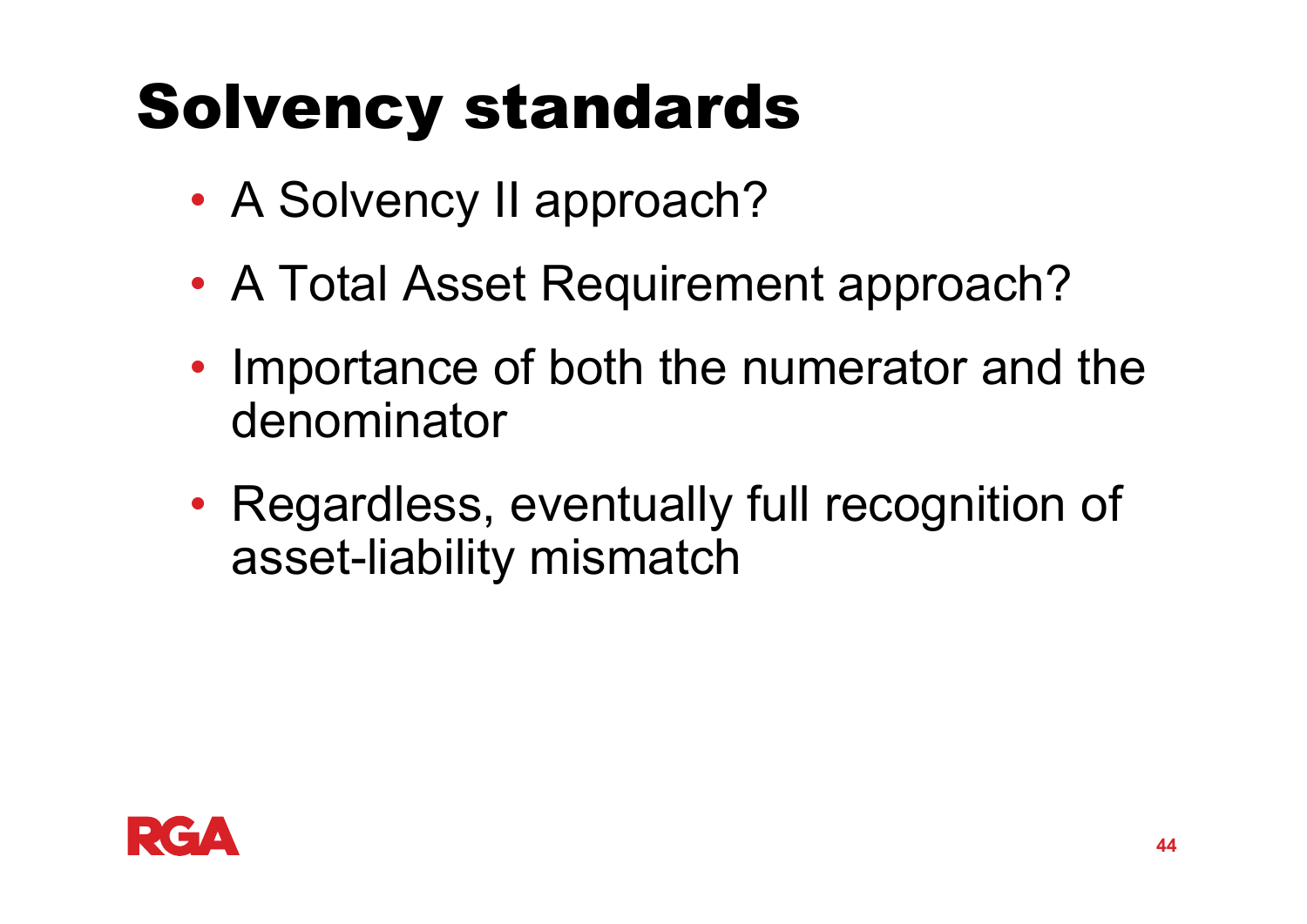# For both IFRS and solvency reporting

- •Lots of work for the actuaries (good)
- • But a lot of work in standard-setting, software development, and technical and professional training to get there